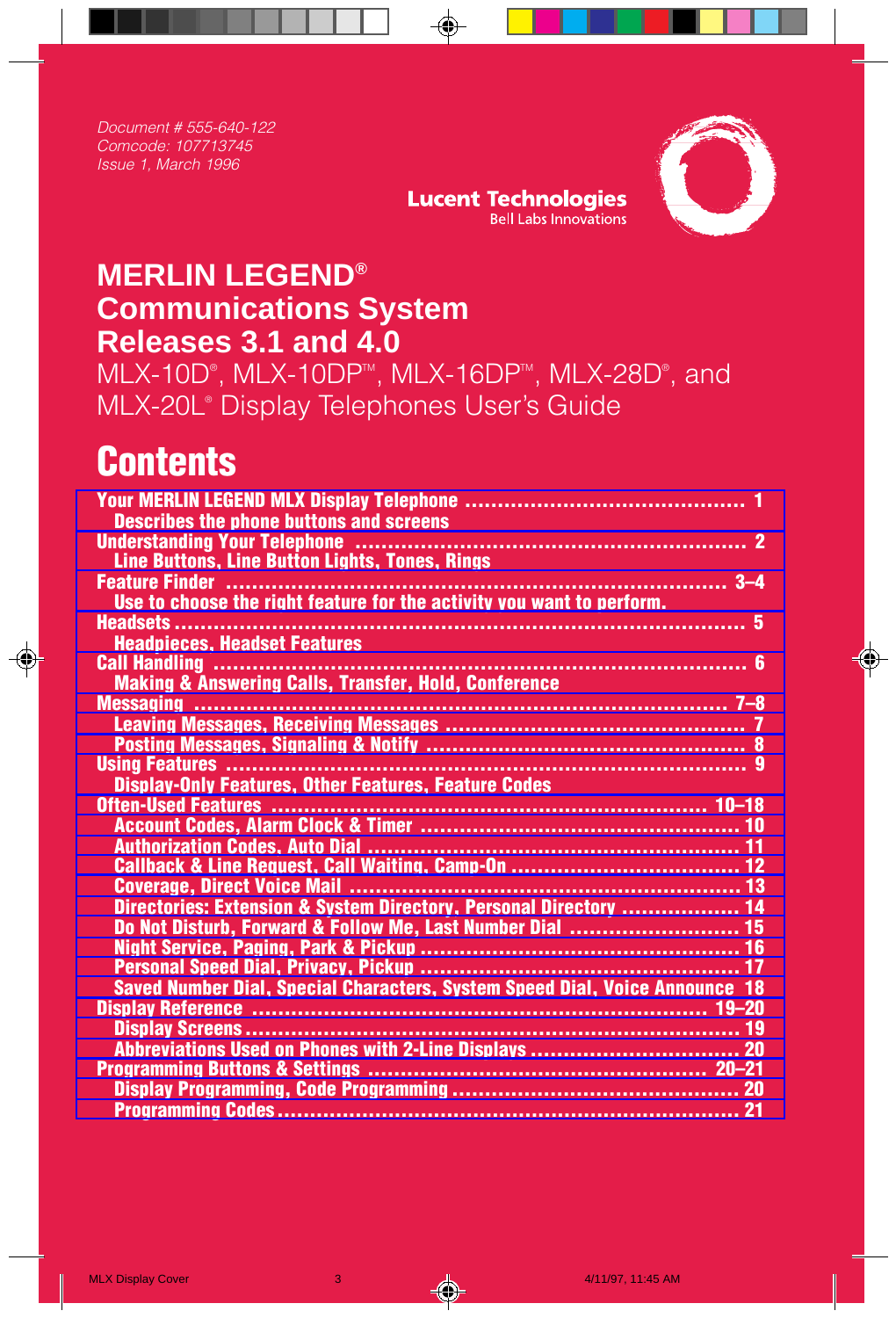## **Security Alert Your Responsibility for Your System's Security**

Toll fraud, the unauthorized use of your telecommunications system by an unauthorized party (for example, persons other than your company's employees, agents, subcontractors, or persons working on your company's behalf) can result in substantial additional charges for your telecommunications services. You are responsible for the security of your system. There may be a risk of toll fraud associated with your telecommunications system. Your system administrator should read all installation, instruction, and system administration documents provided with this product to fully understand the features that can introduce the risk of toll fraud and the steps that can be taken to reduce that risk. Lucent Technologies does not warrant that this product is immune from or will prevent unauthorized use of common-carrier telecommunication services or facilities accessed through or connected to it. Lucent Technologies will not be responsible for any charges that result from such unauthorized use.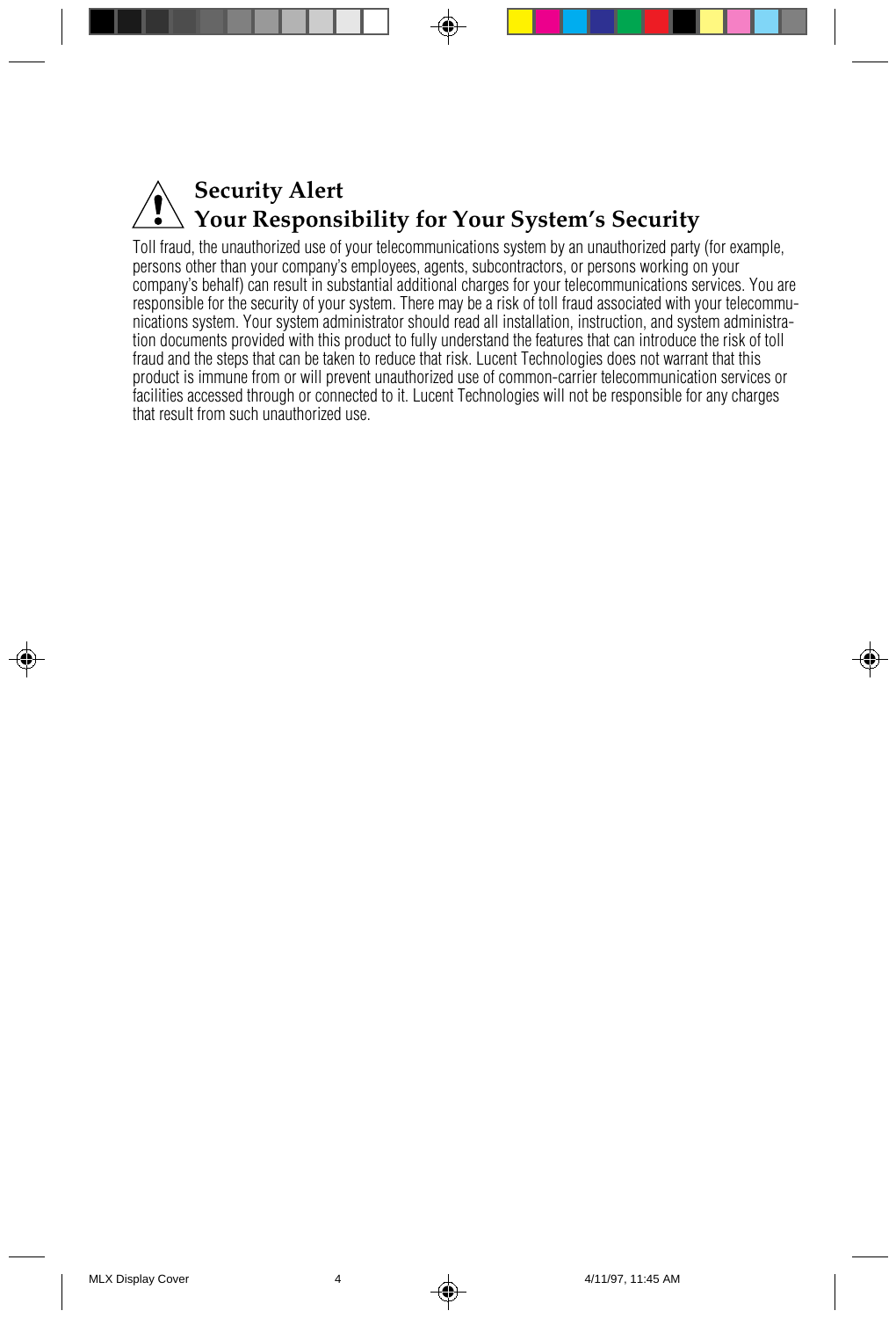## <span id="page-2-3"></span><span id="page-2-1"></span><span id="page-2-0"></span>Your MERLIN LEGEND MLX Display Telephone

<span id="page-2-2"></span>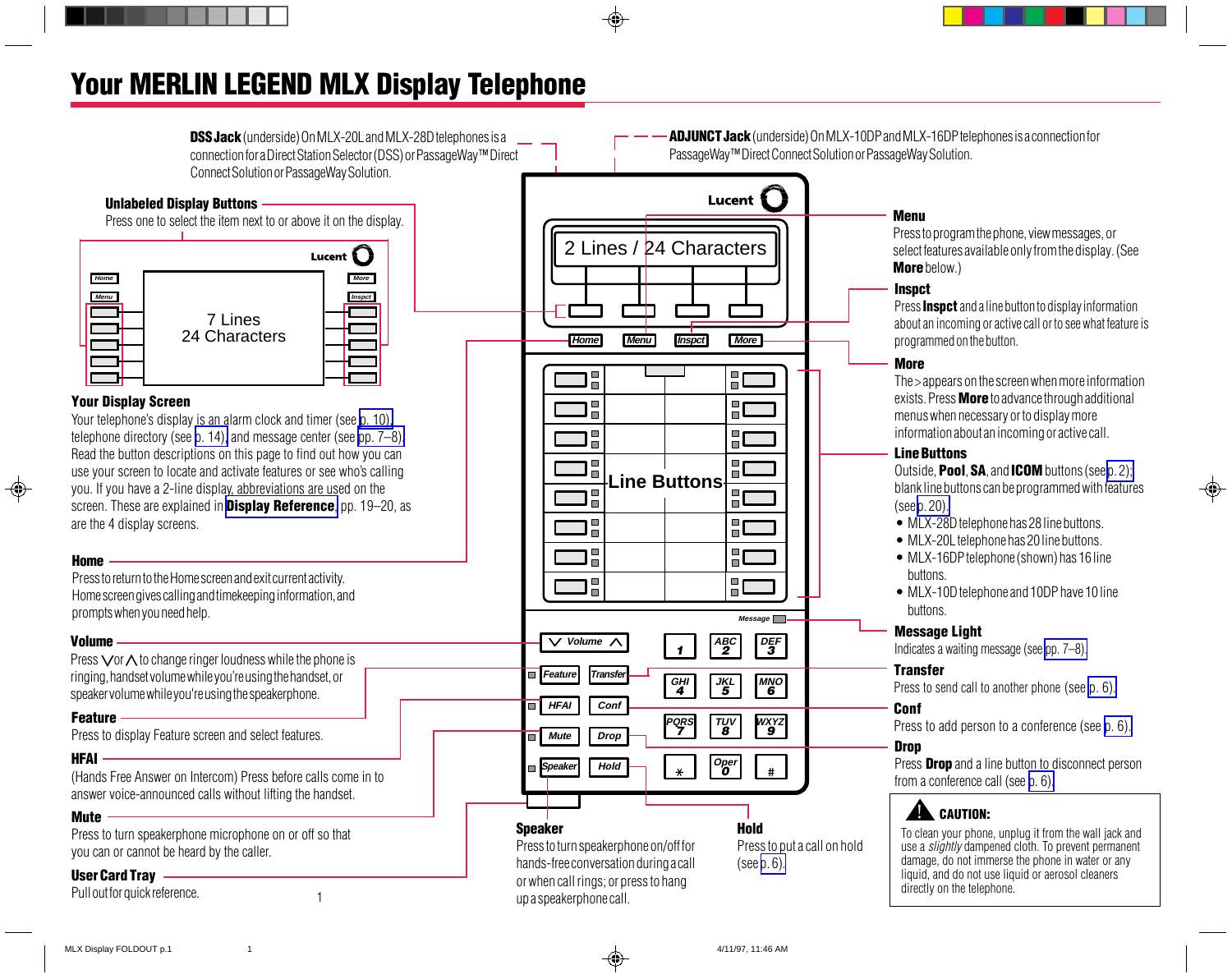## Understanding Your Telephone

| <b>Line Buttons</b>                 |                                                                                                   |                                                                                                                                                                        |                                                                                                                                                                                                                                                                              |
|-------------------------------------|---------------------------------------------------------------------------------------------------|------------------------------------------------------------------------------------------------------------------------------------------------------------------------|------------------------------------------------------------------------------------------------------------------------------------------------------------------------------------------------------------------------------------------------------------------------------|
| All Telephones                      |                                                                                                   |                                                                                                                                                                        | Telephones with System Access (SA) Buttons                                                                                                                                                                                                                                   |
| NNN-XXXX                            | Make/receive outside<br>calls only.                                                               | <b>SA</b> buttons give you access to inside or outside lines<br>for making and/or receiving calls. To make an<br>outside call on an SA button, first dial the dial-out |                                                                                                                                                                                                                                                                              |
| Telephones with <b>ICOM</b> Buttons |                                                                                                   |                                                                                                                                                                        | code (usually <b>9</b> ) that your system manager supplies.                                                                                                                                                                                                                  |
| <b>ICOM Ring</b>                    | Make/receive inside<br>ringing calls and receive<br>inside voice-announced<br>calls.              | extension.<br><b>SA Ring</b>                                                                                                                                           | No dial-out code is necessary when you call another<br>Make/receive inside/outside<br>ringing calls and receive inside<br>voice-announced calls.                                                                                                                             |
| <b>ICOM Voice</b>                   | Make inside voice-<br>announced calls and<br>receive inside ringing and<br>voice-announced calls. | <b>SA Voice</b>                                                                                                                                                        | Make/receive outside calls,<br>receive inside ringing and voice-<br>announced calls, make inside<br>voice-announced calls.                                                                                                                                                   |
| <b>ICOM</b>                         | Make (not receive)<br><b>Originate Only</b> inside calls only.                                    | <b>SA Originate</b><br><b>Only</b>                                                                                                                                     | Make (not receive) inside and<br>outside calls.                                                                                                                                                                                                                              |
|                                     |                                                                                                   | <b>Shared SA</b><br>(SSA)                                                                                                                                              | Make/answer calls for co-workers<br>or join conversations. One person<br>has an <b>SA</b> button that is shared<br>with one or more others who have<br><b>SSA</b> buttons corresponding to it.<br>See <b>Rings</b> for information about<br>how calls ring at these buttons. |
|                                     |                                                                                                   | Pool                                                                                                                                                                   | Make/receive outside calls only.<br>Use the dial-out code supplied by<br>your system manager.                                                                                                                                                                                |

## Line Button Lights

| Light |                     | <b>Meaning</b>                                                                                                            |
|-------|---------------------|---------------------------------------------------------------------------------------------------------------------------|
|       | Steady red          | The line you are using or will use when you lift the handset or<br>press the <b>Speaker</b> button.                       |
|       | Steady green        | The line is in use, or the feature programmed onto the line button<br>is on.                                              |
| 美     | Flashing green      | An incoming call is ringing on this line button or a call you<br>transferred is returning to this line button (see p. 6). |
| 賽     | Fast-flashing green | You have put a call on hold on this line button.                                                                          |
| -∲-   | Slow-flashing green | Someone else has put a call on hold on this line button.                                                                  |

### <span id="page-3-2"></span><span id="page-3-1"></span><span id="page-3-0"></span> Tones Tone Meaning Dial tone (steady) You can make a call. Busy (slow repeating tone) The phone you are calling is busy. Fast busy (fast repeating tone) No lines are available. Error (alternating high-low tones) You dialed a number or used a feature incorrectly. Confirmation (double break in You used a feature correctly. dial tone followed by steady tone) Callback (5 short beeps) This call is receiving Callback treatment (see [p. 12\).](#page-13-1) Call Waiting (1 or 2 beeps) You have an inside (1 beep) or an outside (2 beeps) call waiting (see [p. 12\).](#page-13-1)

<span id="page-3-4"></span><span id="page-3-3"></span>The table below helps you identify the different types of ringing. You can also personalize ringing at your telephone or adjust ring timing for the line buttons where calls arrive. **[Programming](#page-21-4) [Buttons & Settings](#page-21-4)**, p. 20, tells you how to change the settings. Listed below are your options:

- Personalized Ring. Allows you to give calls ringing at your phone one of 8 distinctive rings.
- **Abbreviated Ring.** When you are on a call and another call arrives at your phone, you can use this feature to give the second call a short ring.
- Immediate Ring. Calls ring immediately on line buttons set this way.
- Delay Ring. This setting causes calls to ring at your phone after a delay. If your calls are being covered, this allows time for another person to answer a call before you do.
- **No Ring.** Calls do not ring (except for returning transferred and Callback calls). Calls on lines set for No Ring do not receive coverage (see [p. 13\).](#page-14-1)
- Send Ring. Usually, when a call comes in on an SA button, it rings there immediately and rings at the corresponding SSA buttons after a delay, giving the person with the SA button time to answer before the call is picked up by someone with a corresponding **SSA** button. When busy on another call, the person with the **SA** button can use the Send Ring setting to make calls arriving at other **SA** buttons ring *immediately* on corresponding **SSA** buttons instead of after a delay.

| Ring |                               | <b>Meaning</b>                                                                            |
|------|-------------------------------|-------------------------------------------------------------------------------------------|
|      | 1 long ring                   | Inside call                                                                               |
|      | 1 long ring and 1 short ring  | Outside call                                                                              |
|      | 1 long ring and 2 short rings | Priority ring; outside call transferred to you or<br>returning camped-on call (see p. 12) |
|      | 1 long ring and 3 short rings | Returning Callback call (see p. 12)                                                       |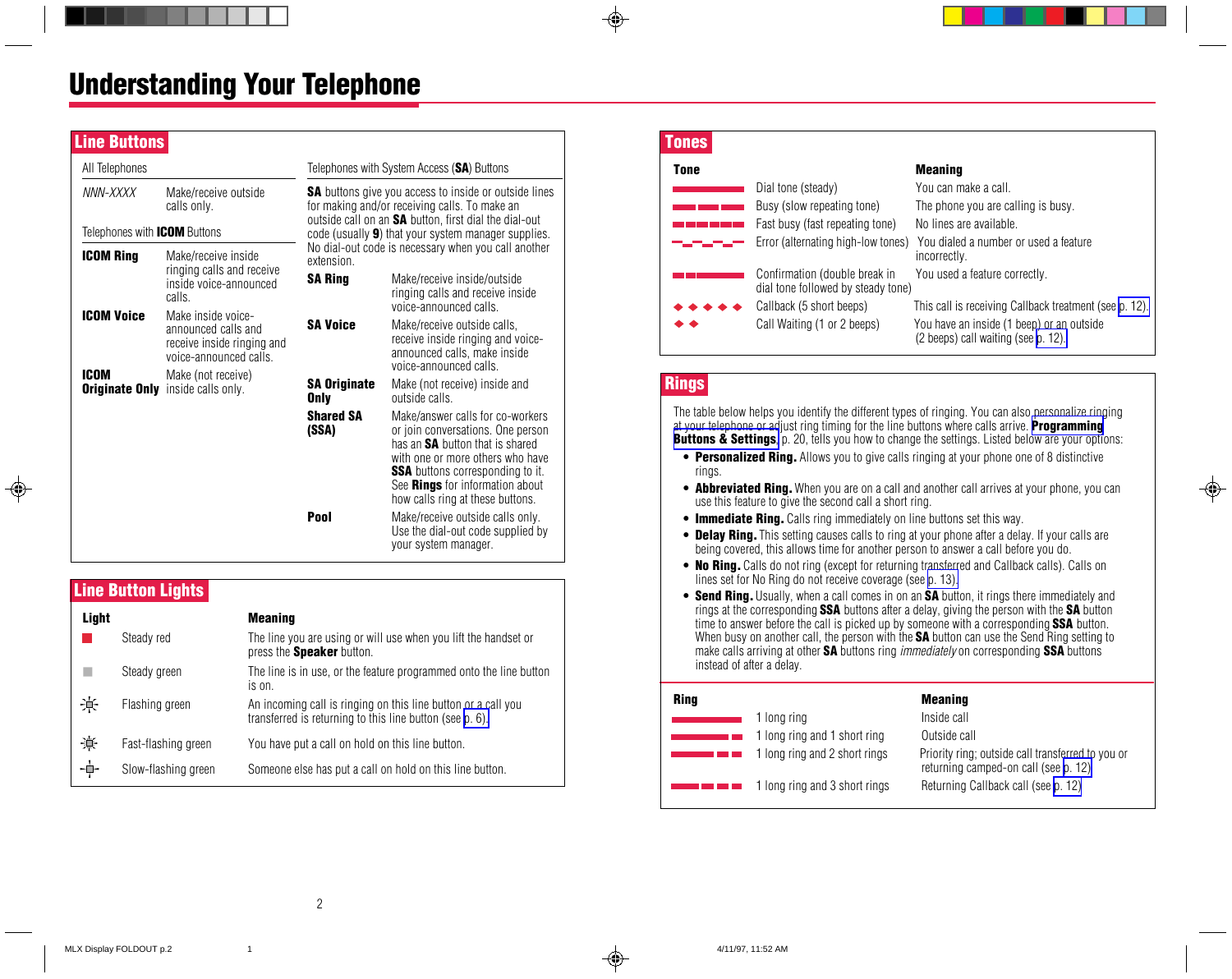# <span id="page-4-0"></span>Feature Finder

This table shows where to look for information about performing specific telephone activities. Any features that do not have detailed instructions can be used by following the directions in [Using Features](#page-10-1) (p. 9) or programmed by following the instructions in **Programming Buttons & Settings** (p. 20).

| Calling                                                                                   |                                                                                                        |
|-------------------------------------------------------------------------------------------|--------------------------------------------------------------------------------------------------------|
| If you want to                                                                            | <b>Then</b>                                                                                            |
| Dial numbers with the touch of a button.                                                  | See Auto Dial, p. 11.                                                                                  |
| Program codes for numbers you dial often (MLX-10D,<br>MLX-10DP, and MLX-16DP telephones). | See <b>Personal Speed Dial</b> , p. 17.                                                                |
| Quickly dial numbers your company has programmed.                                         | See System Speed Dial, p. 18.                                                                          |
| Make a voice-announced call to 1 or more co-workers.                                      | See <b>Line Buttons</b> , p. 2, and <b>Paging</b> , p. 16.                                             |
| Broadcast over the company's loudspeaker system.                                          | See Paging, p. 16.                                                                                     |
| Make a call after office hours.                                                           | See Night Service, p. 16.                                                                              |
| Make and answer calls with no hands.                                                      | See HFAI button, p. 1, to answer inside calls<br>hands-free. For information about headsets, see p. 5. |
| Automatically redial a number you dialed before.                                          | See Last Number Dial, p. 15, and Saved<br>Number Dial, p. 18.                                          |
| Quickly dial numbers from your phone's display.                                           | See Directories, p. 14.                                                                                |
| Connect to an extension or outside line when it's free.                                   | See Callback & Line Request p. 12.                                                                     |
| Enter an account code before or during a call.                                            | See Account Codes, p. 10.                                                                              |
| Make a call from another extension, using your own<br>calling privileges.                 | See Authorization Codes, p. 11.                                                                        |
| Set up a conference with as many as 4 others.                                             | See <b>Conference</b> , p. 6.                                                                          |
| Transfer a call.                                                                          | See Transfer, p. 6, and Park & Pickup, p. 16.                                                          |
| Know if someone is calling you when all your other<br>lines are in use.                   | See <b>Call Waiting</b> , p. 12.                                                                       |
| Reach a voice mailbox without calling the person.                                         | See Direct Voice Mail, p. 13.                                                                          |
| Put a call on hold.                                                                       | See <b>Hold</b> , p. 6.                                                                                |
| <b>Customizing Your Phone</b>                                                             |                                                                                                        |
| Program a feature on an unused line button.                                               | See Programming Buttons & Settings, p. 20.                                                             |
| Adjust volume of the speaker, handset, or ringer.                                         | Use the <b>Volume</b> button, p. 1.                                                                    |
| Give your phone its own distinctive ring.                                                 | See Rings, p. 2.                                                                                       |
| Delay or remove the ring from an outside,<br><b>SA.</b> or <b>ICOM</b> line button.       | See Rings, p. 2, and Coverage, p. 13.                                                                  |
| Change your phone's display language.                                                     | Use the Language feature. See Using Features, p. 9.                                                    |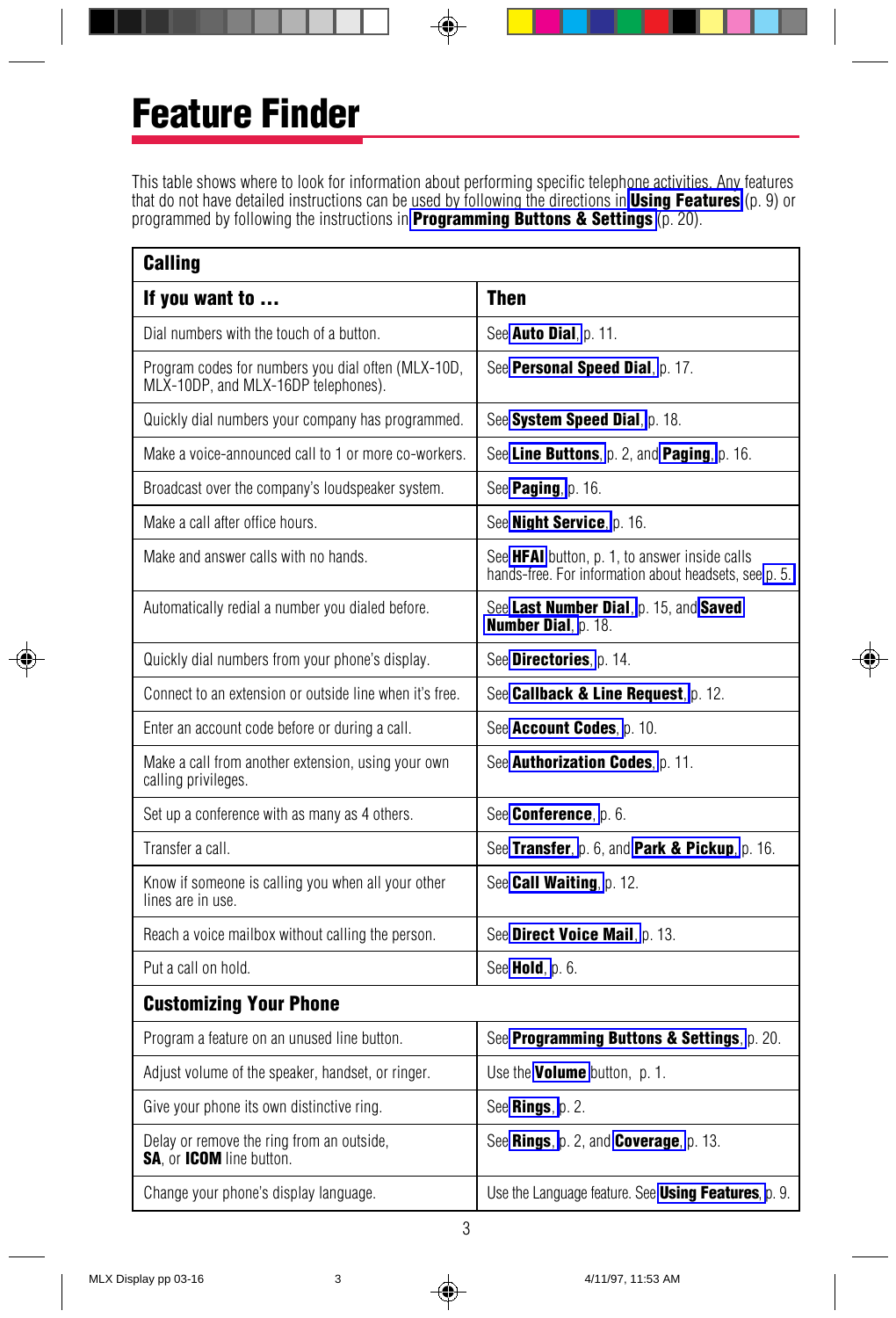| <b>Covering Calls</b>                                                                                                                                                                                                  |                                                                                                         |  |  |  |
|------------------------------------------------------------------------------------------------------------------------------------------------------------------------------------------------------------------------|---------------------------------------------------------------------------------------------------------|--|--|--|
| If you want to                                                                                                                                                                                                         | <b>Then</b>                                                                                             |  |  |  |
| Have a co-worker answer your calls.<br>Answer all of a co-worker's calls from your telephone.<br>Stop your calls from being covered by others.                                                                         | See Coverage, p. 13 and Line Buttons, p. 2.                                                             |  |  |  |
| Stop your outside calls from going to your company's<br>voice mail system (or send your calls to voice mail).                                                                                                          | See <b>Coverage</b> , p. 13.                                                                            |  |  |  |
| Forward your calls to another telephone.<br>Answer your calls from another extension.                                                                                                                                  | See Forward & Follow Me, p. 15.                                                                         |  |  |  |
| Answer a call ringing at a co-worker's extension.<br>Answer a call on a line that's not on your phone.                                                                                                                 | See Pickup, p. 17.                                                                                      |  |  |  |
| Put a call on hold at a busy extension until your<br>co-worker is ready for it or complete a transfer to an<br>extension that doesn't answer.                                                                          | If your phone system doesn't have voice mail, try<br>Camp-On. See p. 12.                                |  |  |  |
| Hold a call when you're trying to transfer or when your<br>co-worker doesn't answer; page your co-worker while<br>the call waits.                                                                                      | See Park & Pickup, p. 16.                                                                               |  |  |  |
| <b>Messaging</b>                                                                                                                                                                                                       |                                                                                                         |  |  |  |
| Let a co-worker know you called.<br>Find out if you have a voice mail message, fax, or<br>other message.<br>Signal a co-worker to contact you.<br>Choose a message to leave for co-workers who have<br>display phones. | See <b>Messaging</b> , pp. $7-8$ .                                                                      |  |  |  |
| Reach a voice mailbox without calling the person.                                                                                                                                                                      | See Direct Voice Mail, p. 13.                                                                           |  |  |  |
| <b>Privacy</b>                                                                                                                                                                                                         |                                                                                                         |  |  |  |
| Prevent interruptions by blocking calls to your phone.                                                                                                                                                                 | See Do Not Disturb, p. 15.                                                                              |  |  |  |
| Prevent co-workers from joining your calls.                                                                                                                                                                            | See <b>Privacy</b> , p. 17.                                                                             |  |  |  |
| Prevent others on a call from hearing you speak to<br>someone in your office.                                                                                                                                          | Use the <b>Mute</b> button, p. 1. If you have a headset,<br>use the Headset/Handset Mute feature, p. 5. |  |  |  |
| See who's calling you while you're on the phone.                                                                                                                                                                       | Use the <b>Inspct</b> button, p. 1.                                                                     |  |  |  |
| Receive or not receive voice-announced calls.                                                                                                                                                                          | See Voice Announce, p. 18.                                                                              |  |  |  |
| <b>Timekeeping</b>                                                                                                                                                                                                     |                                                                                                         |  |  |  |
| Remind yourself of meetings or appointments.<br>Time calls or meetings.<br>Change the time, day, or date on display.                                                                                                   | See Alarm Clock & Timer, p. 10.                                                                         |  |  |  |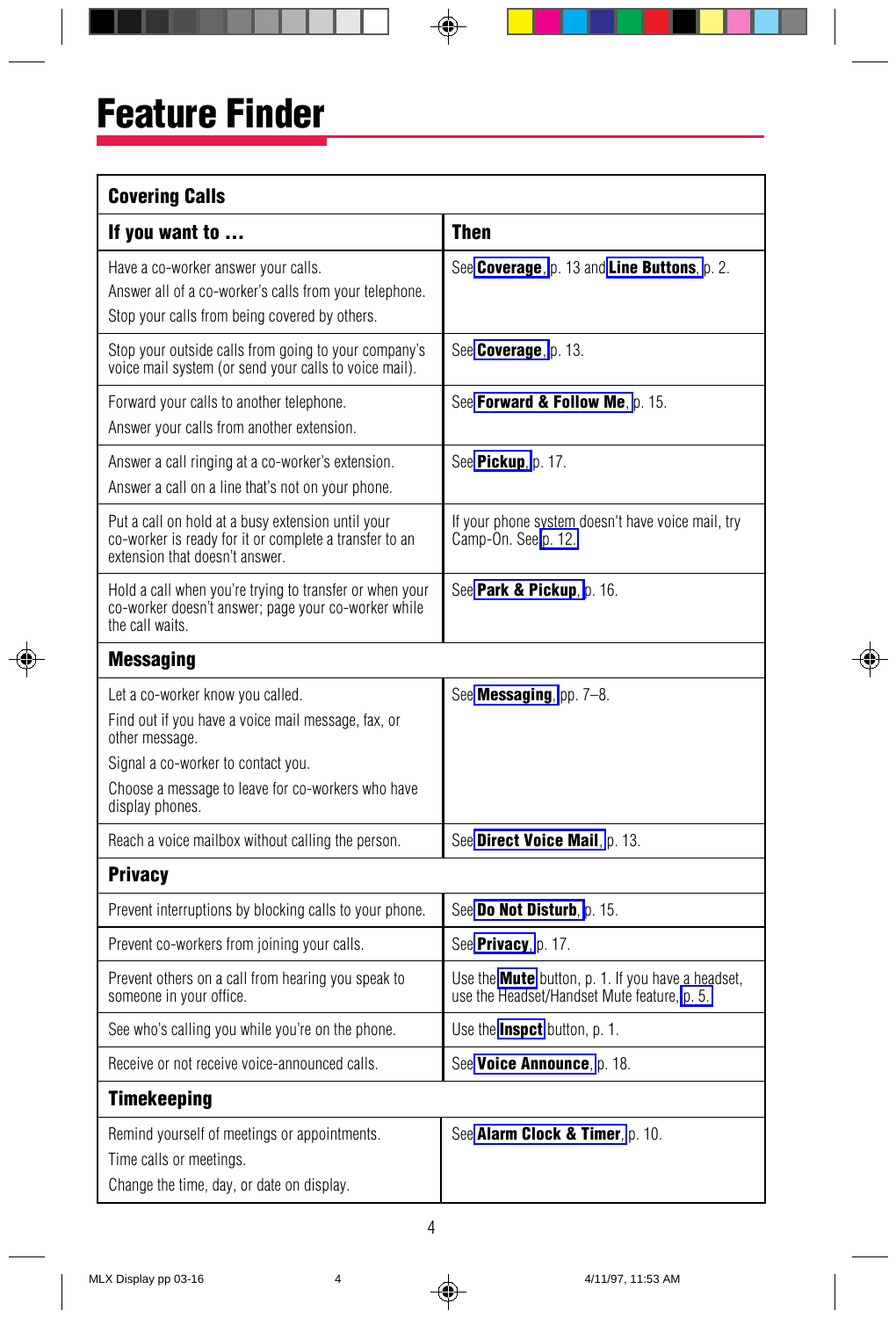<span id="page-6-1"></span><span id="page-6-0"></span>Headsets for MLX telephones allow one-touch operation, hands-free. Touch a button to answer a call, then touch it again to disconnect. Headsets consist of a headpiece and modular base unit. The base unit plugs into the handset jack. Use the features below to control headset operation.

A calling group agent using a headset must press the Headset Hang Up button to complete a call in order to update the supervisor's **Agent** button.



## **Headpieces**

**Mirage<sup>®</sup>.** Receiver fits over either ear. Not for noisy environments.

StarSet<sup>®</sup>. Eartip fits in ear canal.

**Supra<sup>®</sup> Monaural.** Adjustable headband and soft ear cushion.

**Supra Monaural Noise-Canceling (NC).** Same as above with noise-canceling microphone that reduces background noise transmission by up to 75%.

<span id="page-6-2"></span>**Supra Binaural.** Sound in both ears.

**Supra Binaural Noise-Canceling (NC).** Same as above with noise-canceling microphone on flexible boom; features windscreen and reduces background noise transmission by up to 75%.

## Headset Features

#### To program:

#### See **[Programming Buttons & Settings](#page-21-1)**, p. 20.

There are 4 features used with headsets: Headset Hang Up, Headset Status, Headset Auto Answer, and Headset/Handset Mute. All must be programmed on buttons. The **Headset Hang Up** button (required) is programmed by your system manager and activates headset operation at your phone.

#### To use Headset Hang Up:

Press the programmed button to disconnect a call, even if the caller hangs up. Unless you have programmed a **Headset Status** button, headset operation is always on.

#### To use Headset Status:

Press the programmed button to switch between headset and handset operation; when headset operation is on, the green light is on.

#### To use Headset Auto Answer:

Connects you automatically to ringing calls during headset operation. When you press the button to activate the feature, the green light goes on; to turn off Headset Auto Answer operation, press the button again.

#### To use Headset/Handset Mute:

Lets you turn off the microphone in the headset or handset, so that a caller cannot hear your conversation. The red light goes on when the headset (during headset operation) or the handset (during handset operation) microphone is off.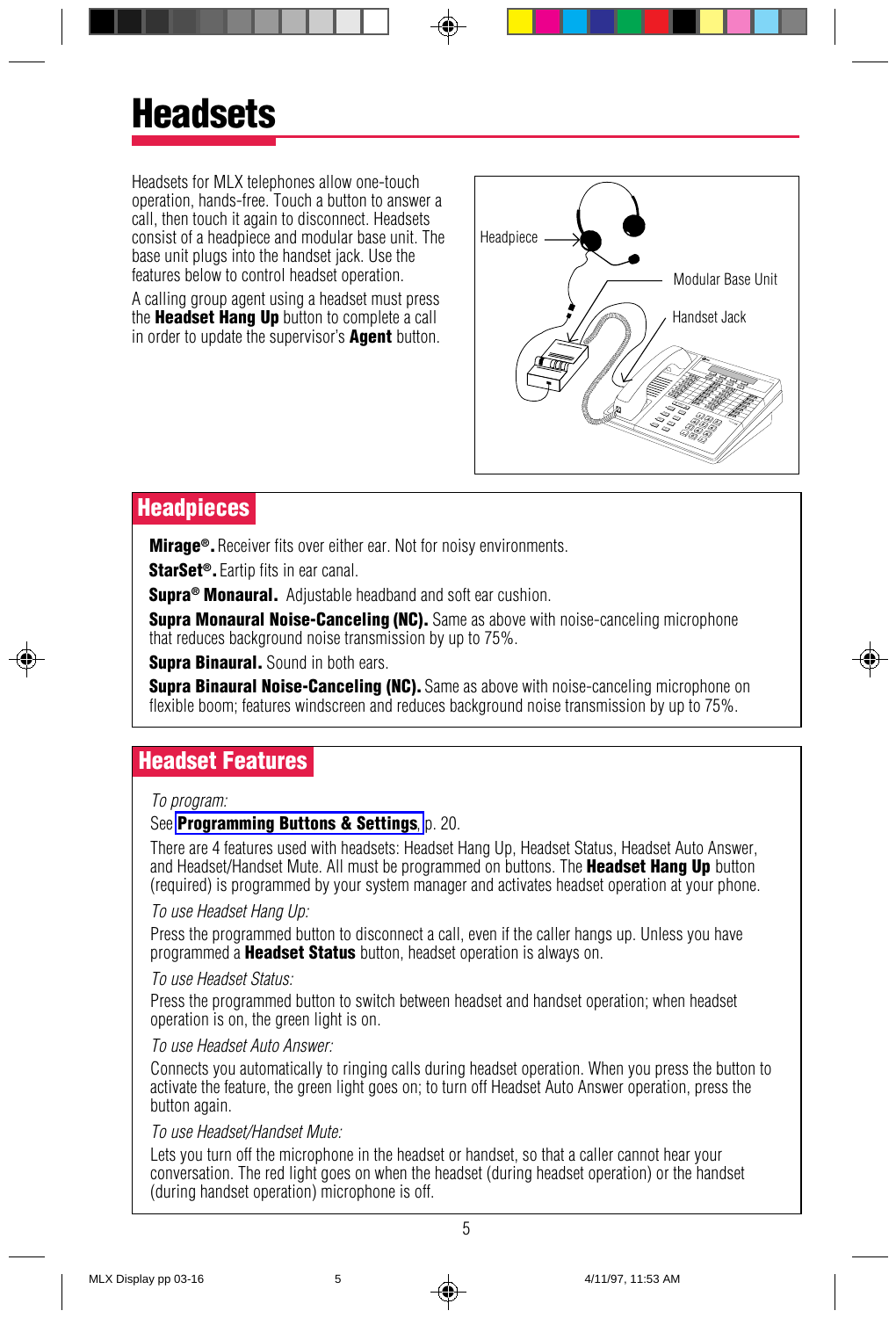## <span id="page-7-6"></span><span id="page-7-2"></span><span id="page-7-0"></span>Making & Answering Calls

First, review [pp. 1–2](#page-2-0) to find out about the buttons, lights, tones, and rings on your telephone. In this guide, instructions for using features may not include all the possible ways you can make a call.

To make a call, lift handset, use a headset, or press the **Speaker** button. The line button with the steady red light is automatically selected for you. To make a call on a specific line (for example, an SA or ICOM Voice line for a voice-announced call), select an unlit line button and press it before lifting the handset or pressing the **Speaker** button. When using a headset (see [p. 5\),](#page-6-1) select a line button first.

<span id="page-7-4"></span>To answer a ringing or voice-announced call, lift handset or press the **Speaker** button.

## <span id="page-7-5"></span>**Transfer**

To transfer:

- 1. Press the Transfer button. The system selects an **ICOM** or SA button and puts the call on hold.
- 2. Dial the extension or outside number.
- 3. Announce the call if desired.
- 4. Press the Transfer button or hang up. To cancel the transfer or return to the call on hold, press the flashing **ICOM, SA**, or line button.

To one-touch manual transfer:

- 1. Press the programmed **Auto Dial** button [\(p. 11\)](#page-12-1) for the number where you want to transfer the call.
- 2. Announce the call.
- 3. Press the Transfer button or hang up. To cancel the transfer or return to the call on hold, press the flashing button.

To one-touch auto transfer:

Press the programmed **Auto Dial** button.

## **Hold**

When you have a call or conference on hold. your phone beeps once each minute and the display briefly shows *Call on Hold*.

- 1. Press the **Hold** button to put a call on hold. (Do not press the **Drop** button to end a conference while the call is on hold.)
- 2. To return to the call or conference, press the flashing **ICOM, SA**, or line button that is holding the call.

## **Conference**

A conference call can have up to 3 inside participants, including yourself, and up to 2 outside participants.

- 1. Dial the first outside number or extension. Announce the call.
- 2. Press the **Conf** button to put the call on hold.
- 3. Select an **ICOM, SA**, or numbered line button.
- 4. Dial the next number or extension.
- 5. Announce the call and press the **Conf** button.
- 6. Repeat Steps 2–5 for each participant.
	- Press the **Drop** button and line button to drop any participant added.
	- Press the **Hold** button to temporarily leave the conference. Then press any participant's line to rejoin the conference.
- 7. To end the conference, hang up.

#### SECURITY ALERT: !

<span id="page-7-3"></span><span id="page-7-1"></span>If the system selects an **SA Voice** button when you add a conference participant, you hear a beep instead of ringing after you dial the extension. If the call is not answered and you press the **Conf** button to complete the call. your conversation with other conference participants is broadcast on the extension's speakerphone. To prevent this, be sure to drop an unanswered extension that you've called on an SA Voice button.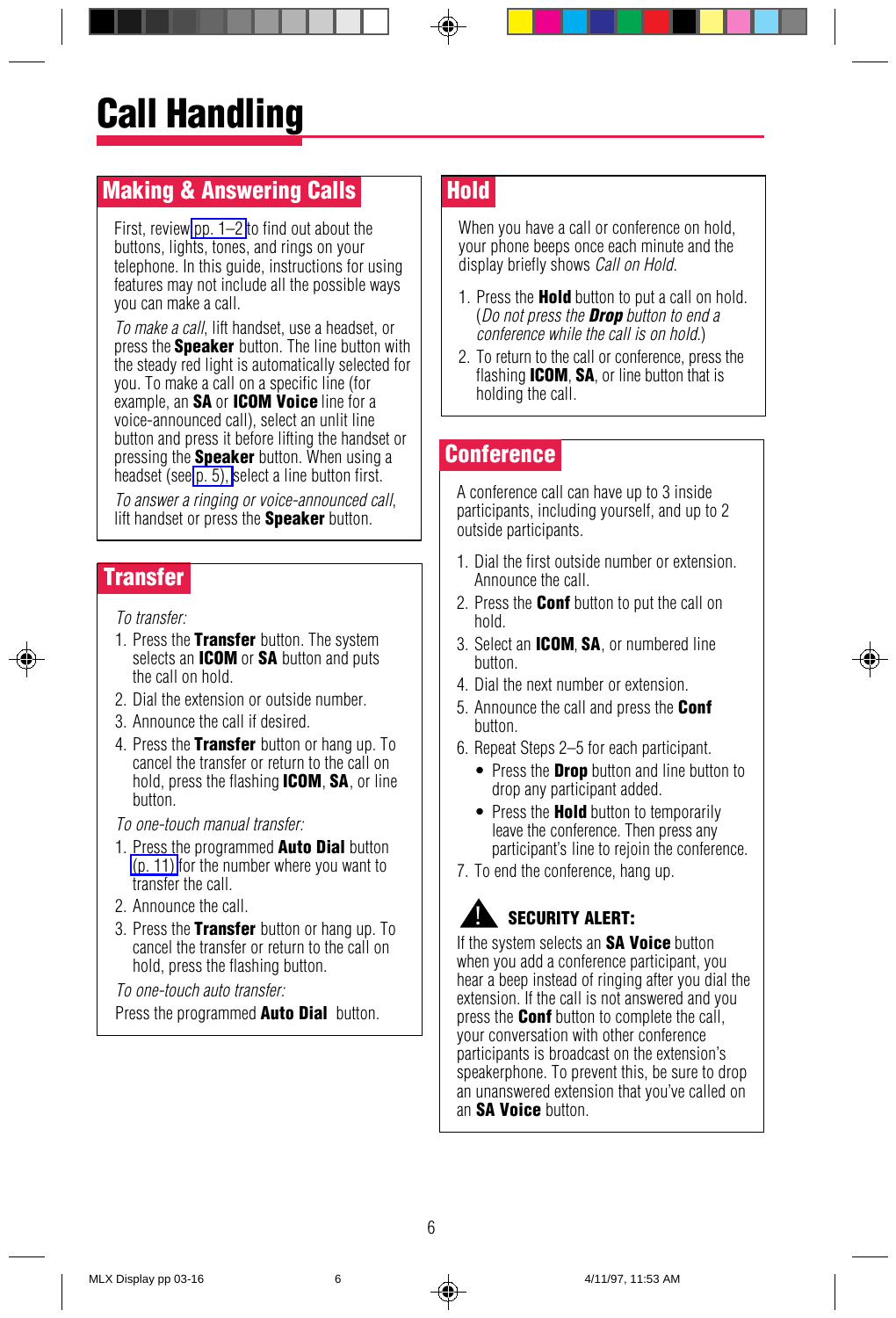# <span id="page-8-3"></span><span id="page-8-0"></span>**Messaging**

Your phone system has several features that allow you to leave messages for others in your office. If you use Leave Message or Posted Messages, the person(s) for whom you are leaving a message must have a display phone. If you wish to leave a message for a person who does not have a display telephone, use voice mail and the Direct Voice Mail feature, if available, or ask the system operator to take a message for the person. Here are some guidelines for different messaging features:

- Leave Message. This feature simply lets a co-worker know you have called. The message shows your name and the date and time of your call. If you leave one message and then another, the second message replaces the first.
- Posted Messages. If you post a message at your telephone, inside callers with display phones see the posted message you have selected. As many as 20 messages may be available for posting.

When a message is waiting for you, your red Message light is lit. The descriptions below explain how to read, cancel, and delete messages you have sent or received.

If your company has voice mail, ask your system manager for details about using the voice mail system. For information about having your phone covered by the voice mail system, see **[Coverage](#page-14-2)**, p. 13.

<span id="page-8-1"></span>If you frequently communicate with a small number of people (for example, as a receptionist for a few co-workers), there are two features you can use, both of which require programming a button. These are Signaling and Notify, described on the next page.

### Leaving Messages

To program:

See **[Programming Buttons & Settings](#page-22-1)**, p. 20.

To leave a message at a busy or unanswered extension you are calling:

• Press the Leave Message button you have programmed,

OR

Press the Feature button: then select Leave Msg  $[LvMsa]$  or dial 25.

• To leave a voice mail message (if your company has such a system), press the Feature button and select Direct VM [DrcVM] or dial 56 (see [Direct Voice](#page-14-2) [Mail](#page-14-2), p. 13, for details).

A screen display confirms that the message has been sent, or it alerts you that the message box is full or the message can't be sent (for example, because the called person has no phone display).

To leave a message without calling:

- 1. Press the Feature button and dial 53.
- 2. Dial the extension.

To cancel a message:

- 1. Press the Feature button and dial  $*53$ .
- <span id="page-8-4"></span><span id="page-8-2"></span>2. Dial the extension.

## Receiving Messages

When your red Message light is on, you have a message from a co-worker. Messages are identified by the name or extension of the caller, along with the time and date the person called. Depending on how your system is set up, you may also have a voice mail message or a fax. A message may be identified in these ways:

- **ATT** You have a message from the operator.
- **FAX** You have a fax.
- **VMS** You have a voice mail message.
- **EXT** Indicates the extension number of the person who called.
- ✻ Marks a new message.

To read and respond to messages on your display:

- 1. Press the Menu button.
- 2. Select Messages [Msgs].
- 3. Choose from:
	- Return Call [Call] to call your co-worker or voice mail while reading the message.
	- *Next Msg [Next]* to see the next message.
	- Delete Msa [Dlete] to delete the message. You can have up to 10 messages; if there are 10, no more are accepted.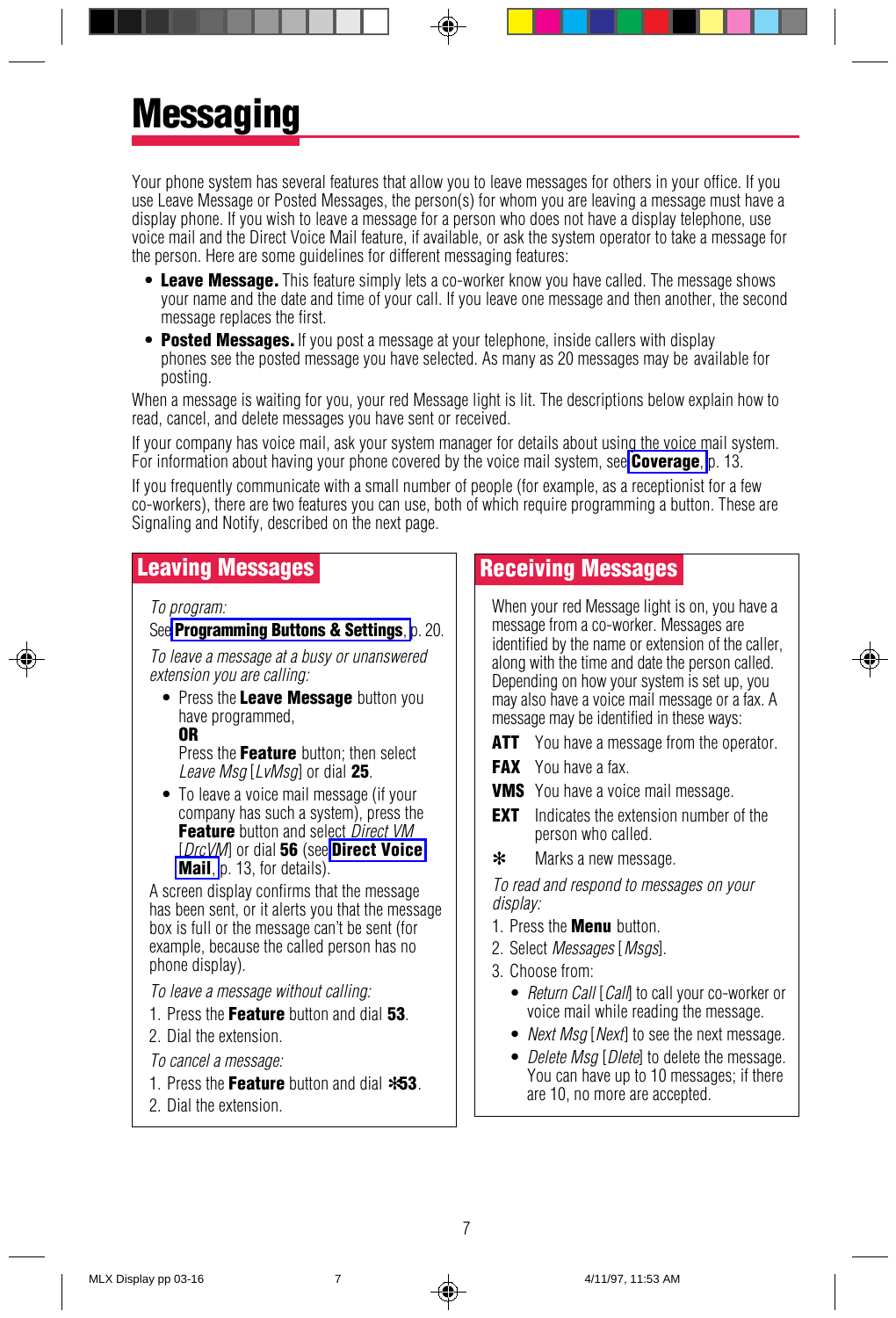### <span id="page-9-0"></span>Posting Messages

A posted message appears on the display of any inside caller who tries to reach you as long as that person has a display phone. (You also see the message posted at your own phone as a reminder.) There may be as many as 20 messages available to you for posting. Message 1 is always DO NOT  $DISTURB^*$ ; the others may include such choices as:  $OUTTO LUNCH$ ,  $OUT$  SICK, IN A MEETING, depending on how your system manager has programmed them.

To post a message:

- 1. Press the **Menu** button.
- 2. Select Posted Msa [Post].
- 3. Select the message you want to post. Depending upon your phone, you can choose Next, Prev, or press the **More** button to see more messages.
- 4. Select Post.
- 5. Press the **Home** button.

To cancel a posted message:

- 1. Press the Menu button.
- 2. Select Posted Msa [Post].
- 3. Select Cancel [Canc/].
- 4. Press the **Home** button.
	- \* If you use the Do Not Disturb feature [\(p. 15\),](#page-16-1) the appropriate message is posted. When you turn off the Do Not Disturb feature, the posted message is canceled too. However, posting or canceling the message does not activate or deactivate the feature.

## Signaling & Notify

#### To program:

#### See **[Programming Buttons & Settings](#page-22-1)**, p. 20.

**Signaling.** Program a button that will cause a co-worker's phone to beep. The other person can then call you in response to the beep. You must program a different line button for each extension you wish to contact. To beep the recipient's phone, just press the button, and the other phone beeps for as long as you hold down the button. A programmed **Signaling** button also acts as an **Auto Dial** button (see [p. 11\).](#page-12-1) To dial the extension, lift the handset or press the **Speaker** button; then press the **Signaling** button.

Notify. This feature simply lights a line button on the recipient's phone, providing a silent message light that alerts the other party to call you. To use this feature, you must program a **Notify Send** button (labeled, for example, **Notify Mary**) on your phone and the recipient must program a **Notify** Receive button (labeled, for example, **Call Jim**) on his or her phone. Communication is one-way only, and buttons must be programmed for each extension you notify.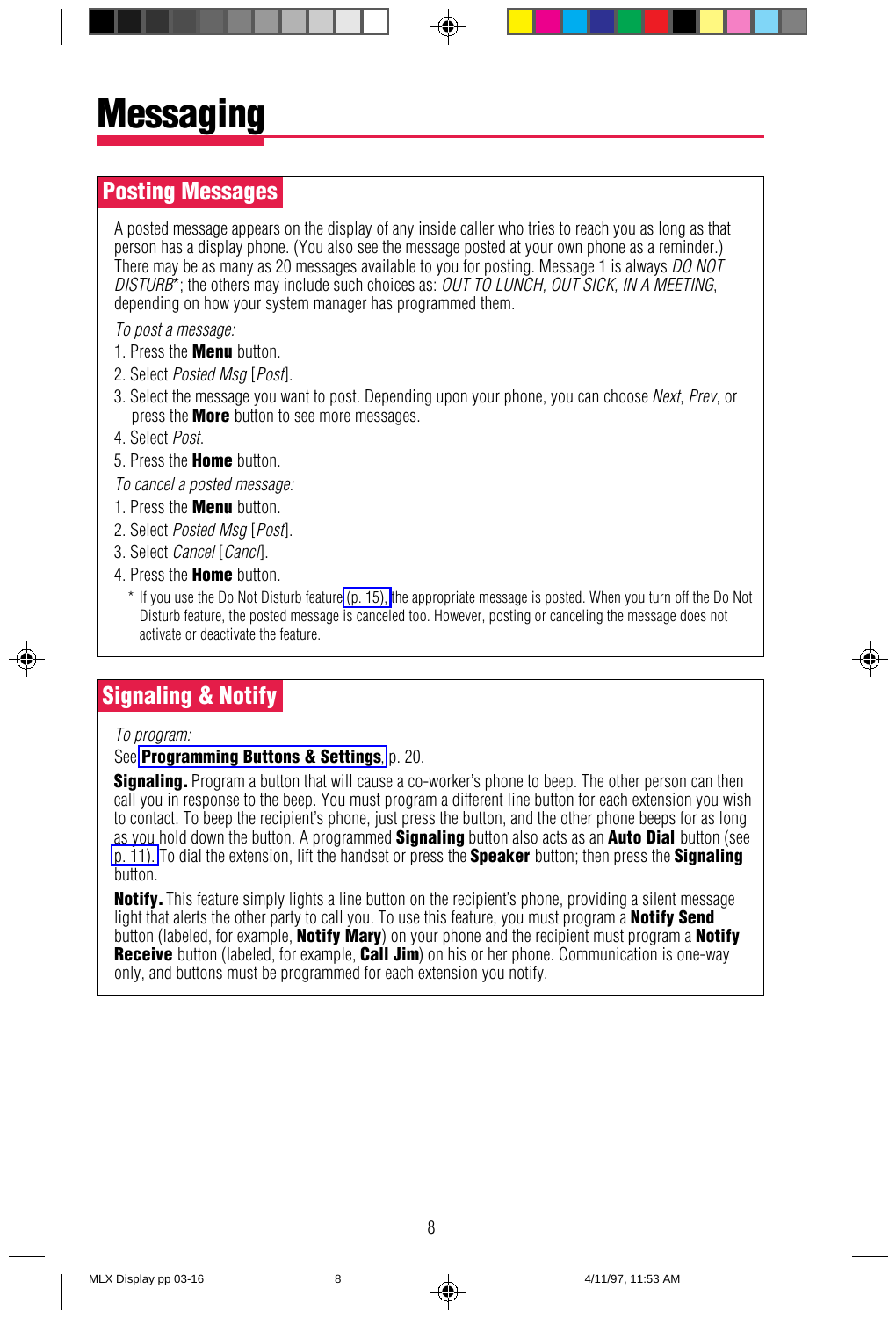## <span id="page-10-1"></span><span id="page-10-0"></span>Using Features

There are two ways to activate a feature:

- Directly, as explained below
- By pressing a line button you programmed with the feature (see **[Programming Buttons &](#page-22-1)** [Settings](#page-22-1), p. 20)

## Display-Only Features

To use a Directory of numbers, messages and posted messages, display screen contrast setting (MLX-10D, MLX-10DP, MLX-16DP, and MLX-28D telephones), alarm clock, or timer:

- 1. Press the **Menu** button.
- 2. If you see  $>$  at the right of the display, there are more options. Press More to see them. (Press **More** to use the alarm clock or timer on an MLX-10D, MLX-10DP, MLX-16DP, or MLX-28D telephones.)
- 3. Respond to display prompts, if necessary.
- 4. Press the **Home** button to exit at any time.

## Other Features

To use a feature from the **Feature Codes** list:

- 1. Press the Feature button.
- 2. Select the feature from the display, OR

Dial the feature code from the Feature Codes list.

**Note:** Some features can only be used by entering a code (see the Feature Codes list).

3. Press the **Home** button to exit at any time.

### Feature Codes

| <b>Account Code Entry</b>                 | $82 + \text{code} + \#$ | <b>Messaging</b>         |                           |
|-------------------------------------------|-------------------------|--------------------------|---------------------------|
| Authorization Code Entry ●                | $80 + \text{code} + \#$ | cancel message ■         | $\star$ 53 + extension    |
| Callback                                  | 55                      | leave message            | 25                        |
| Call Waiting                              |                         | leave message without    | $53 +$ extension          |
| pick up call waiting call $\blacksquare$  | 87                      | calling $\blacksquare$   |                           |
| Camp-On                                   | 57                      | Paging loudspeaker       | $9 +$ line number         |
| Direct Voice Mail ●                       | 56                      |                          | $+$ 20 $ne$               |
| <b>Follow Me</b>                          | $34 +$ extension        | Personal Speed Dial ■    | 2-digit code <sup>†</sup> |
| Forward                                   |                         | Pickup                   |                           |
| inside                                    | $33 +$ extension        | group                    | 88                        |
| outside                                   | $33 +$ dial-out code    | inside                   | $9 +$ extension           |
|                                           | $+$ number $+$ #        | outside                  | $9 +$ line number         |
| Forward and Follow Me                     |                         | Privacy                  |                           |
| cancel from all extensions $\blacksquare$ | $*34*$                  | off                      | $*31$                     |
| cancel from one extension $\blacksquare$  | $* 34 +$ extension      | $_{0n}$                  | 31                        |
| cancel from your phone                    | $33 +$ your extension   | Recall                   | 775                       |
| Language $\blacktriangledown$             |                         | <b>Reminders</b>         |                           |
| English                                   | 790                     | set reminder             | $81 +$ time + 2 or 7      |
| French                                    | 791                     | cancel reminder          | $*81$                     |
| Spanish                                   | 792                     | <b>System Speed Dial</b> | code (600–729)            |
| Last Number Dial                          | 84                      |                          |                           |

■ Available only by using feature code.

▼ For time functions, English operates on 12-hour clock (2 or 7). French and Spanish operate on 24-hour clock.

● Release 3.0 and later systems only.

† Two-Digit Personal Speed Dial Codes:

01–24 for MLX-10D and MLX-10DP telephones

<span id="page-10-2"></span>01–18 for MLX-16DP telephone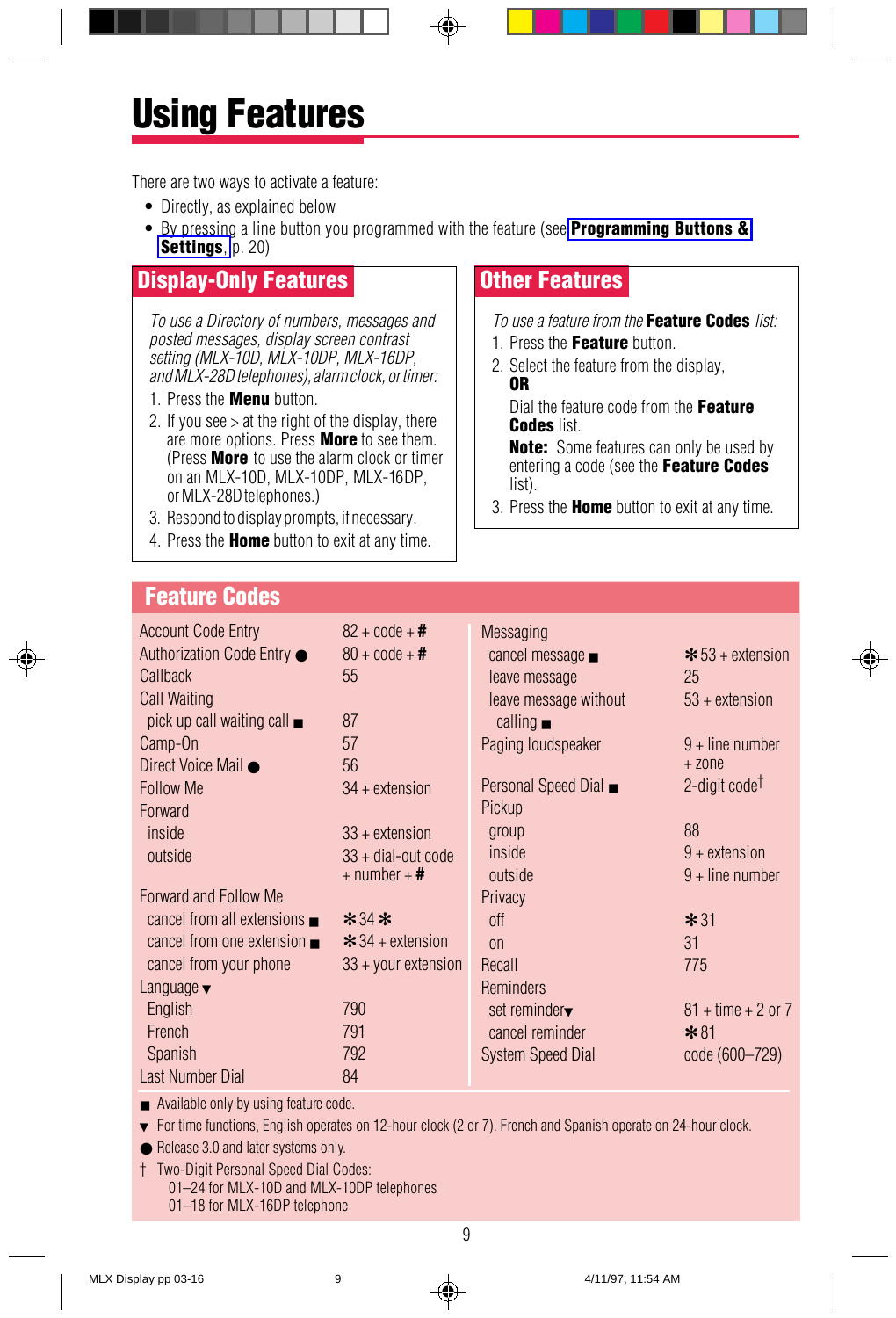## <span id="page-11-3"></span><span id="page-11-1"></span><span id="page-11-0"></span>Account Codes

#### To program:

#### See **[Programming Buttons & Settings](#page-22-1)**, p. 20.

In some companies you enter an account code before or during a call to indicate client billing information. You may be *required* to enter an account code for all outside calls, or an account code may be optional for incoming and outgoing calls. Check with your system manager for account code operation and account codes.

You can program a button for this feature and label it Acct. See also [Auto Dial](#page-12-1), (p. 11) to program an account code on an outside **Auto** Dial button

To enter an account code:

1. Press the button you have programmed, OR

Press the Feature button and dial 82 OR select *Account Code* [*Accf*] from the display.

- 2. Dial the account code and #.
- 3. Lift the handset or press the **Speaker** button to make a call. (If necessary, press an outside line, **Pool**, or **SA** button.)
- 4. Dial the outside number (including dial-out code, if required).

To enter or change an account code during a call (the other party cannot hear your entry), follow Steps 1 and 2. If you enter an account code for an incoming call before it arrives, you cannot change that code during the call.

## Alarm Clock & Timer

The Alarm Clock and Timer features are only available from the display and cannot be activated with a feature code. Alarm Clock causes your phone to beep at a certain time; you can set only one alarm. Until canceled, the display shows a bell reminding you that the alarm is on, and the alarm sounds each day at the same time. Timer times calls or other activities for up to 59 minutes, 59 seconds, displaying the elapsed time on your screen. You must turn Timer off when timing is over; it does not turn off automatically at the end of a call.

To set an alarm:

- 1. Press the **Menu** button.
- 2. Select Alarm Clock [AlClk].
- 3. If your display is English, dial a 4-digit time from 0100 to 1259 and select a.m./ p.m. to switch between AM and PM. If your display is French or Spanish, dial a 4-digit code between 0000 to 2359. If you make an error, select Reset and redial.
- 4. Select On.
- 5. Press the **Home** button. The display shows a bell to remind you that the alarm is on.

To cancel the alarm:

- 1. Repeat Steps 1 and 2 above.
- 2. Select Off.
- 3. Press the Home button. The display no longer shows a bell.

To time a call or other activity or to turn Timer off:

- 1. Press the Menu button.
- <span id="page-11-4"></span><span id="page-11-2"></span>2. Select Timer.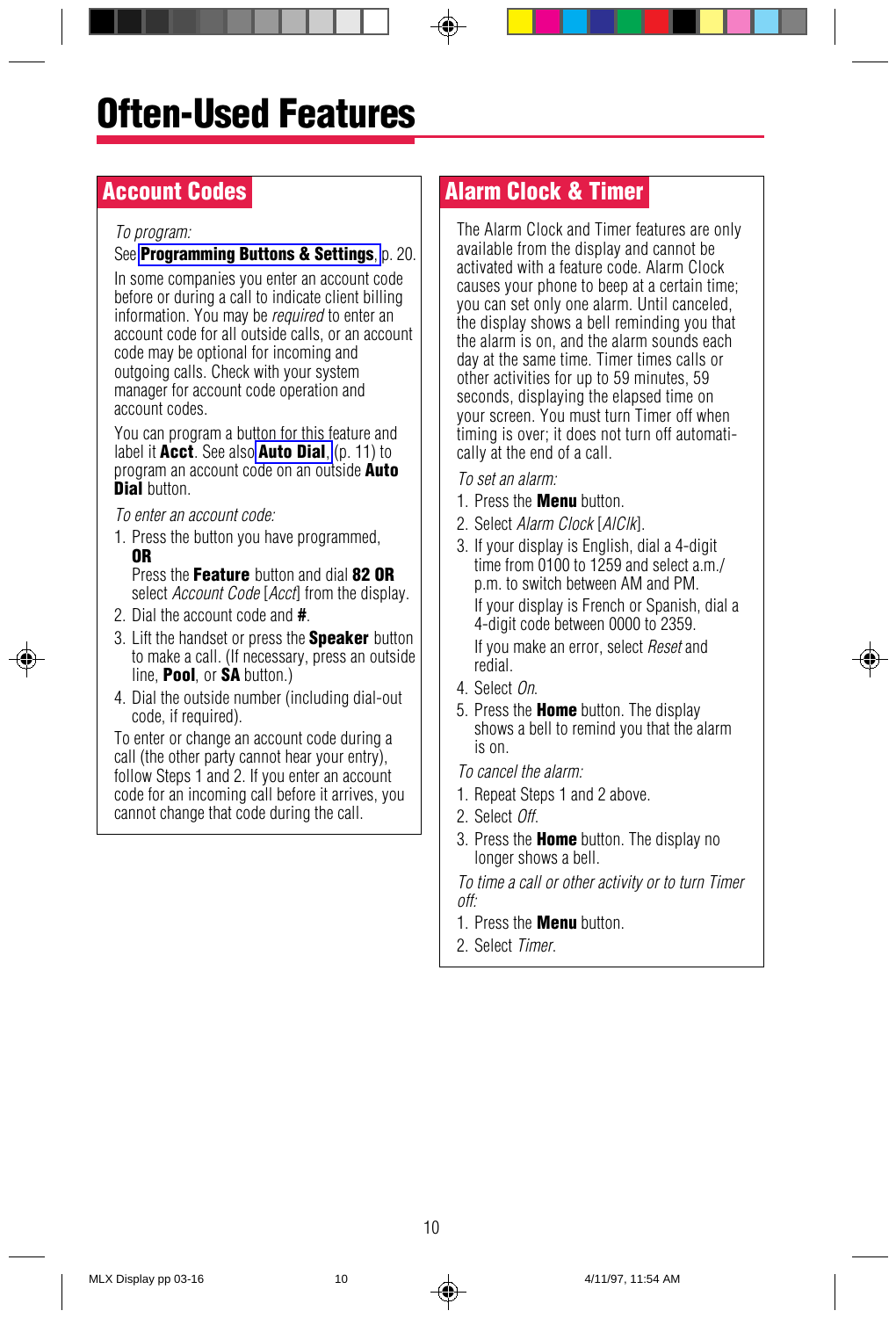## <span id="page-12-1"></span><span id="page-12-0"></span>Authorization Codes\*

#### To program:

#### See **[Programming Buttons & Settings](#page-22-1)**, p. 20.

This feature is useful at companies where there are telephones in public areas that are restricted from making some calls.

If your system manager has given you an authorization code, you can pick up someone else's telephone, enter your authorization code, and make an outside call with your own calling privileges. You must activate the feature and enter your code for each call you make, even when you are adding people to a conference. It is not necessary to use your authorization code for inside calls. Using an authorization code does not affect the button assignments on your own phone or the phone where you enter the code.

## Security Alert

#### Compromise of authorization codes could lead to toll fraud or unauthorized charges.

Memorize your authorization code, and do not share it with anyone.

The way you activate the Authorization Code feature depends upon the type of telephone you are using to make the call.

- If the telephone has a programmed **Authorization Code** button, press it. The system selects a line and automatically activates the **Speaker** button (an available line button is selected for you); then continue with Step 3 below.
- On an MLX display telephone, press the **Feature** button, then select AuthCode  $[Author]$  from the display or dial  $80$ ; then continue with Step 3 below.

To enter an authorization code at any type of phone (except a QCC):

- 1. Lift the handset or press the **Speaker** button. (You may first select an **ICOM, SA**, or SSA button.)
- 2. Dial  $#$ 80.
- 3. Dial your authorization code, followed by #.
- 4. Dial the dial-out code (usually a 9) for an outside call and then dial the phone number.
- 5. To make another call, repeat Steps 1–4.
- \* Release 3.0 and later systems only.

## Auto Dial

This feature must be programmed on a line button; it dials an inside or outside number. Use inside **Auto Dial** buttons to:

- Dial other extensions or groups.
- Page groups (see **Paging**, p. 16).

Use outside **Auto Dial** buttons to:

- Dial outside phone numbers (with dialout codes but without account codes).
- Enter account codes automatically (when programming, include # at the end).
- Dial long-distance access codes.
- Dial emergency contact numbers.

Note that you can also use other features to automate dialing: [Directories](#page-15-2) (p. 14), Last [Number Dial](#page-16-1) (p. 15), [Personal Speed Dial](#page-18-1) (MLX-10D, MLX-10DP, and MLX-16DP telephones only, p. 17), [Saved Number Dial](#page-19-1) (p. 18), and [System Speed Dial](#page-19-1) (p. 18). When programming Auto Dial, use the **[Special](#page-19-3) [Characters](#page-19-3)** table on p. 18, if necessary. Include the complete dialing sequence for the call.

#### To program on a button:

- 1. Label a button.
- 2. Press the **Menu** button.
- 3. Select Ext Program [Prog] and Start.
- 4. Press the button to be programmed.
- 5. Select ListFeature [List] and Auto Dial [AutoD]. For a paging group, select List Feature [List] and Group Page [GrpPg] and go to Step 7.
- 6. Select *Inside* [*In*] or *Outside* [*Out*] and *Enter*
- 7. Dial the group paging number, extension, or outside number and select *Enter*.
- 8. Repeat Steps 1 and 4–7 to program additional numbers.
- 9. Press the **Home** button.

#### To use an **Auto Dial** button:

- 1. To make a ringing call to an inside or outside number, press the programmed Auto Dial button, OR To make an inside voice-announced call, press an ICOM Voice or SA Voice button and then press the inside **Auto** Dial button.
- <span id="page-12-2"></span>2. The call is dialed automatically. If it's a voice-announced call, talk after the beep.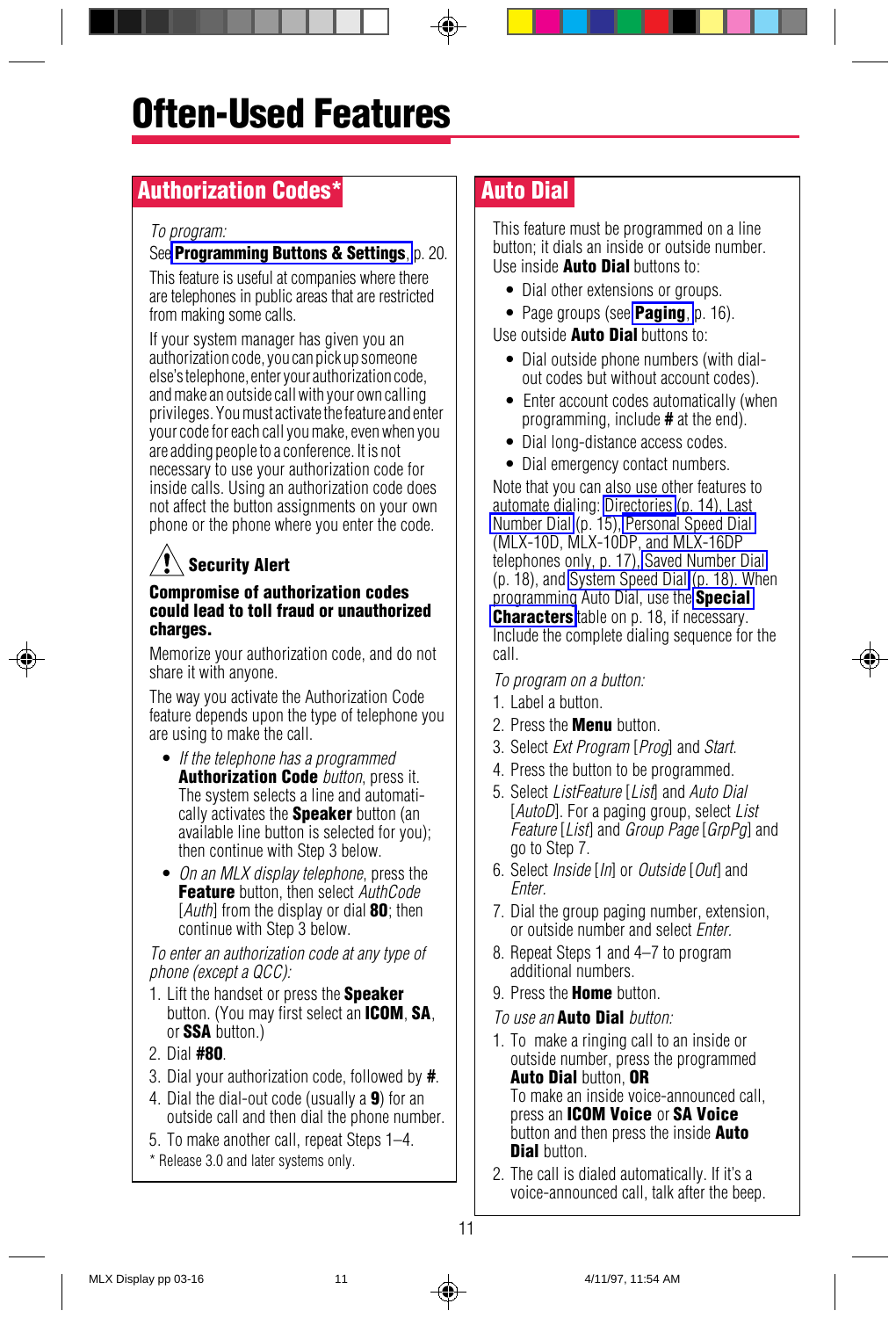## <span id="page-13-3"></span><span id="page-13-0"></span>Callback & Line Request

Your system has two features that you can use when an outside line or extension is busy. These features give you access to the line or extension when it becomes available.

On phones with **SA** buttons, use Callback to reach:

- Busy outside lines on **Pool** or **SA** buttons. when you dial the dial-out code and hear the fast busy signal.
- Busy extensions, when you dial and hear the busy signal.

On phones with **ICOM** buttons, use:

- Line Request to reach a busy outside line when you lift the handset or press the **Speaker** button and do not hear dial tone.
- Callback for busy extensions.

To use Callback when you hear the busy (extension) or fast busy (outside line) signal:

1. Press the button you have programmed, OR

Press the Feature button and dial 55

- <span id="page-13-4"></span>2. If you are trying to reach an outside line, dial the outside telephone number.
- 3. After you hear 5 short beeps, hang up. When the line or extension is free, you hear a long ring and 3 short rings.
- 4. Lift the handset or press the **Speaker** button. You hear dial tone, and the system dials the call.

To cancel a Callback request:

- 1. Press the same line button you pressed when you tried to make the call.
- 2. Lift the handset and press the **Drop** button.
- 3. Press the same line button again.

#### To use Line Request:

- 1. When outside lines are busy, hang up and press the line button you want to use. Do not lift the handset or press the **Speaker** button.
- 2. When a line is available, the phone beeps. Lift the handset or press the **Speaker** button.
- 3. Dial the outside number.

## Call Waiting

If Call Waiting is on, you hear a call-waiting tone when a call comes in and your lines are in use. This feature works only on **SA** and **ICOM** buttons, not on line buttons labeled with phone numbers.

When a call is waiting, you hear a single beep (inside call) or 2 beeps (outside call).

To complete a call and answer a waiting call:

- 1. When you hear the call-waiting tone, hang up.
- 2. When the phone rings, lift the handset or press the **Speaker** button.

To put a call on hold and pick up a waiting call:

- 1. Press the **Hold** button.
- 2. Press an **ICOM Originate Only** or SA **Originate Only** button. (You must have one of these buttons available to pick up the call.)
- 3. Press the Feature button and dial 87
- 4. To return to the call on hold, press the button with the fast-flashing green light.

To turn Call Waiting on or off:

- 1. Press the **Menu** button and select *Fxt* Program [Prog].
- 2. Select Start and press any line button.
- 3. Select ListFeature [List].
- 4. Select *CallWaiting* [*CWait*] and then select On or Off.
- 5. Select *Enter* and press the **Home** button to exit programming.

### Camp-On

#### To program:

#### See **[Programming Buttons & Settings](#page-22-1)**, p. 20.

To camp on a busy extension so the call will ring at the extension when your co-worker is available:

- 1. Press the Feature button.
- 2. Select Camp-On [Camp] from the display OR

<span id="page-13-2"></span>Dial 57.

<span id="page-13-1"></span>**NOTE:** Do not use the Camp-On feature if your system is equipped with a voice-mail system.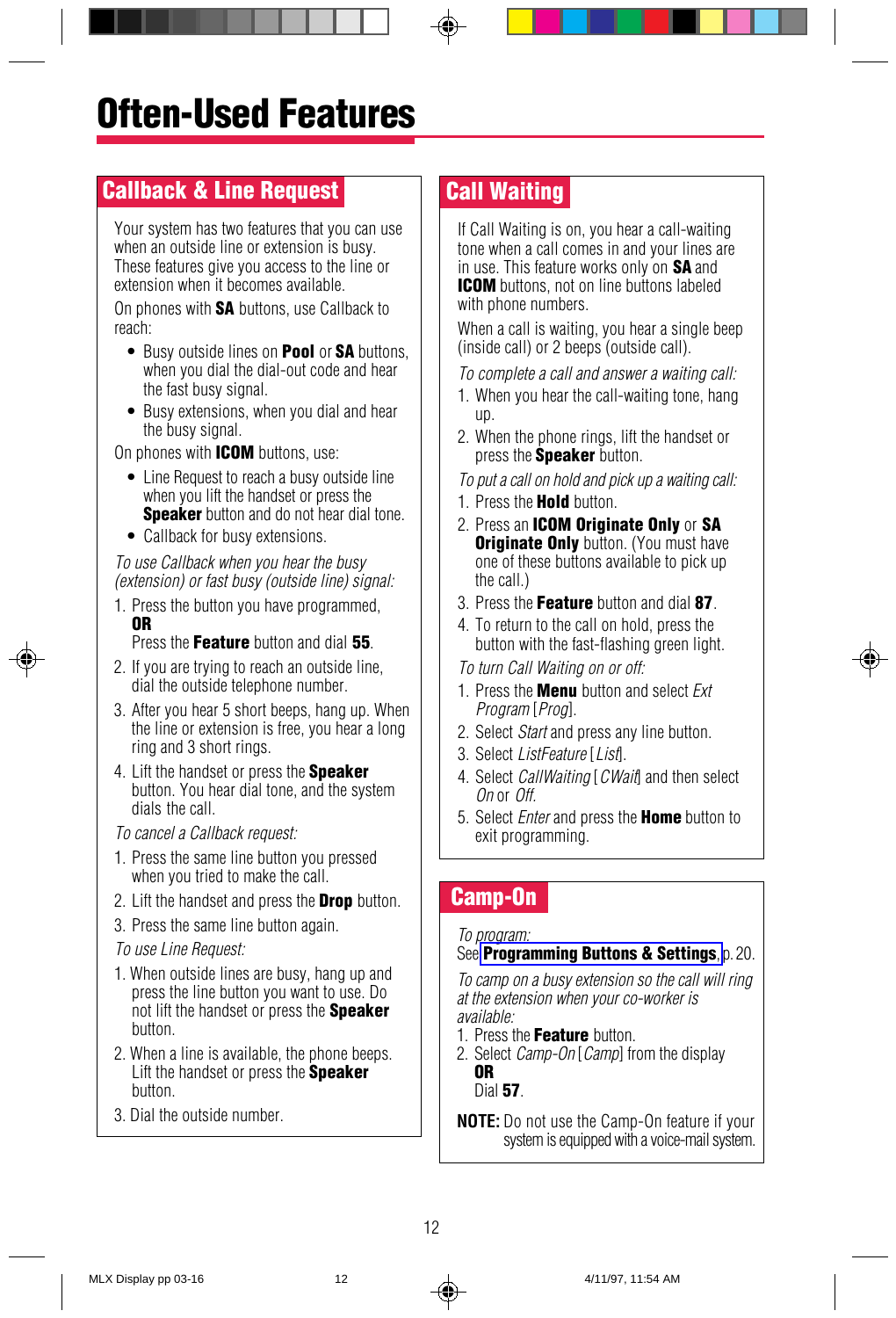### <span id="page-14-3"></span><span id="page-14-2"></span><span id="page-14-0"></span>**Coverage**

#### To program:

#### See **Programming Buttons & Settings**, p. 20.

Coverage allows calls to your extension to ring elsewhere, so that they can be handled by someone else. If your system has voice mail, your calls can also be covered that way. There are three types of coverage:

- **Primary Coverage.** If your calls are covered this way, they ring immediately at the covering phone.
- Secondary Coverage. The covering phone rings after a delay of 2 rings, giving you a chance to answer first.
- **Group Coverage.** Calls for a group of people (coverage group) may be covered by one or more people. Your system manager can tell you how this works at your office.

Covering phones are programmed with **Cover** buttons used to answer calls for others. Delay Ring on the covering phone can add a longer delay before your calls ring there. If line buttons on your phone are set to No Ring, however, calls on those lines are not covered. (See **[Rings](#page-3-4)**,  $p$ ,  $2$ .)

To control coverage of inside calls, use these programmable settings: Coverage Inside On allows all your inside calls to ring elsewhere. Coverage Inside Off turns inside coverage off.

You can also program buttons for these Coverage features:

- Use a **Coverage VMS** button to prevent or allow coverage of your outside calls by a voice mail system. These calls may still be covered by a person at another extension.
- <span id="page-14-4"></span><span id="page-14-1"></span>• Use a **Coverage Off** button to turn off or on all coverage of your calls.

## Direct Voice Mail\*

#### To program:

#### See **[Programming Buttons & Settings](#page-22-1)**, p. 20.

Direct Voice Mail allows an inside caller to call directly or transfer a call directly to another user's voice mail. You can also use the feature after you have dialed the extension; just do Step 1 below.

To call directly to another user's voice mail or transfer a call directly to another user's voice mail:

1. Press the programmed Direct Voice Mail button,

OR

Press the Feature button and select Direct  $VM$  [DrcVM] or dial 56.

2. Dial the extension whose voice mail you want to call or transfer a call to; you can use a programmed **Auto Dial** button  $(p. 11)$  or a Directory listing [\(p. 14\).](#page-15-3)

**Note:** If you are transferring a call to an extension that does not have voice mail, you hear an error tone and the call returns to you after a time interval.

\* Release 3.0 and later systems only.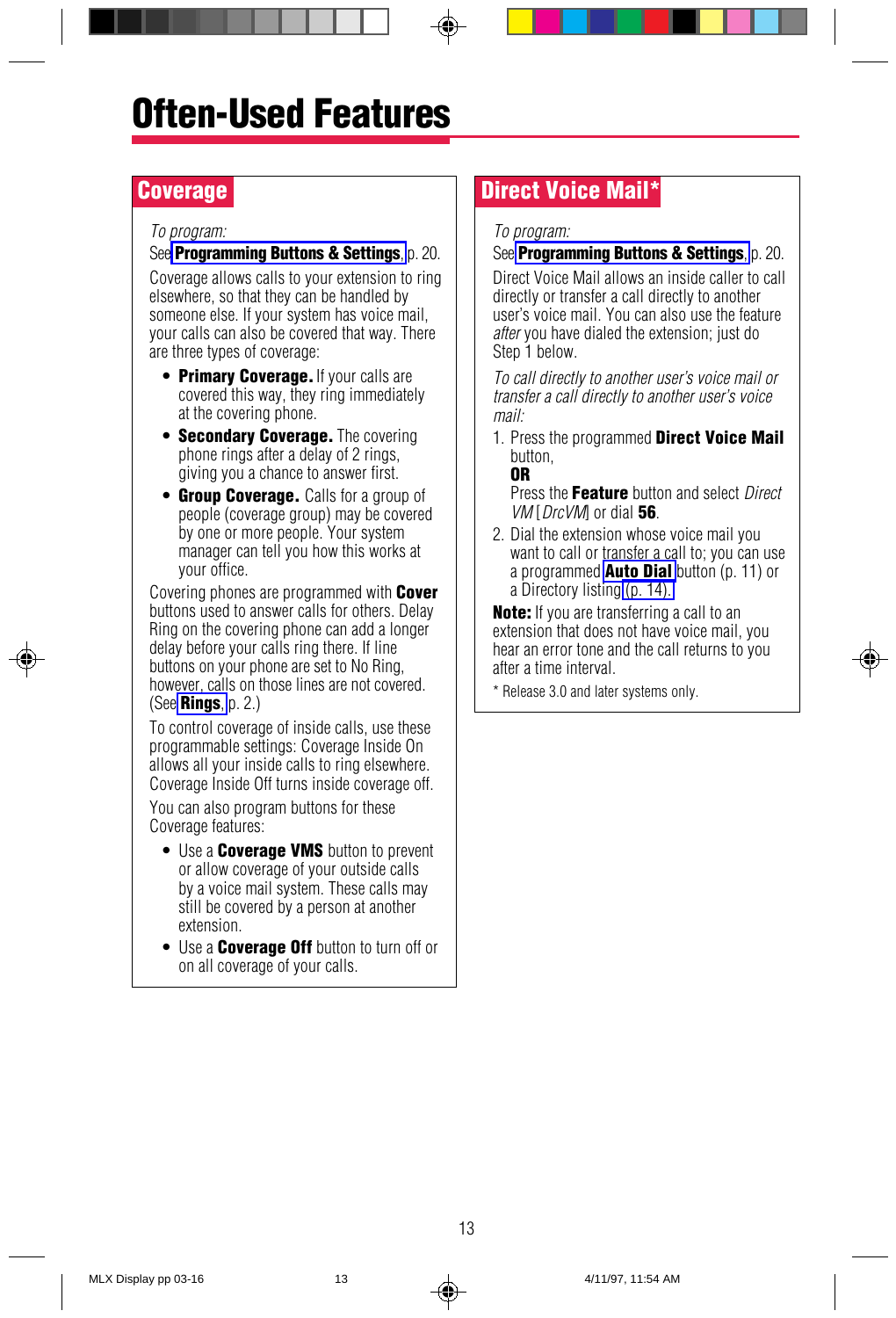## <span id="page-15-3"></span><span id="page-15-2"></span><span id="page-15-0"></span>Often-Used Features: Directories

## <span id="page-15-5"></span><span id="page-15-4"></span>Extension & System Directory

Check with your system manager to find out whether these directories have been programmed. The System Directory dials numbers that people in your company call often. The Extension Directory dials inside numbers.

- 1. Press the **Menu** button.
- 2. Select Directory [Dir].
- 3. For the Extension Directory, select Ext Dir [ExtDir],

#### OR

For the System Directory, select System Dir [SysDir].

- 4. Select the entry.
	- On MLX-20L telephones:
		- a) Select the range of letters that includes the first letter of the listing you want. If there are no listings available for the range, you hear a beep.
		- b) View other listings by selecting either Prev Page or Next Page.
		- c) If you want to check the number, select *Show Number* and press the button next to the listing. Select Show Number again to stop viewing numbers.
		- d) To dial a number, press the button next to the listing.
	- On MLX-10D, MLX-10DP, MLX-16DP, and MLX-28D telephones:
		- a) Use the dialpad to spell the name and then select Enter.
		- b) View other entries that match what you entered by selecting either Prev or Next.
		- c) To call the number, select Dial.
		- d) Select New to find another entry. Use the dialpad to spell the name and then select *Enter*.
- 5. Press the **Home** button to exit.

### Personal Directory

On MLX-20L telephones only, this feature stores up to 50 phone numbers (as well as account codes, area codes, and access codes), then dials those numbers when you wish. You can enter, change, select, dial, and delete listings from the display. You can place oftenused listings on the Home screen.

When entering or changing names, use the screen to select letters  $\tilde{A}-\tilde{F}$ ; use the line buttons, as labeled on the faceplate, to enter G–Z. Select Punctuation to use the displayed punctuation marks. You may need to use special characters [\(p. 18\)](#page-19-4) when entering dialing sequences. Include dial-out codes if needed.

The screen guides you through Personal Directory activities, so the steps are summarized here. Press **Home** to stop the activity. **Bold** type shows the button you press: *italics* indicate a screen selection.

#### To enter a listing:

Menu→Directory→Personal Dir→Enter New→Type name→Enter→Type number→*Enter→Yes* or *No→Enter*→**Home** 

To assign a listing to the Home screen: Menu→Directory→Personal Dir→Put on Home→Select letter range→Select listing→ Select location on the Home screen→Home

To dial a listing on the Home screen:

Home→Press an ICOM, line, or SA button→Select listing

To dial a listing not on the Home screen:

Home→Next Page→Next Page→Select letter range→Press a line or **SA** button→Select listing

To verify a stored phone number, use the steps above to display the letter range, and:

Show Number→Select listing→Show Number

To delete a listing:

Menu→Directory→Personal Dir→Delete Entry→Select letter range→Select listing→ Delete→Home

To change a listing:

<span id="page-15-6"></span><span id="page-15-1"></span>Menu→Directory→Personal Dir→Edit Entry→Select letter range→Select listing→Select part of listing to change→Enter new information→*Enter→Exit*→Home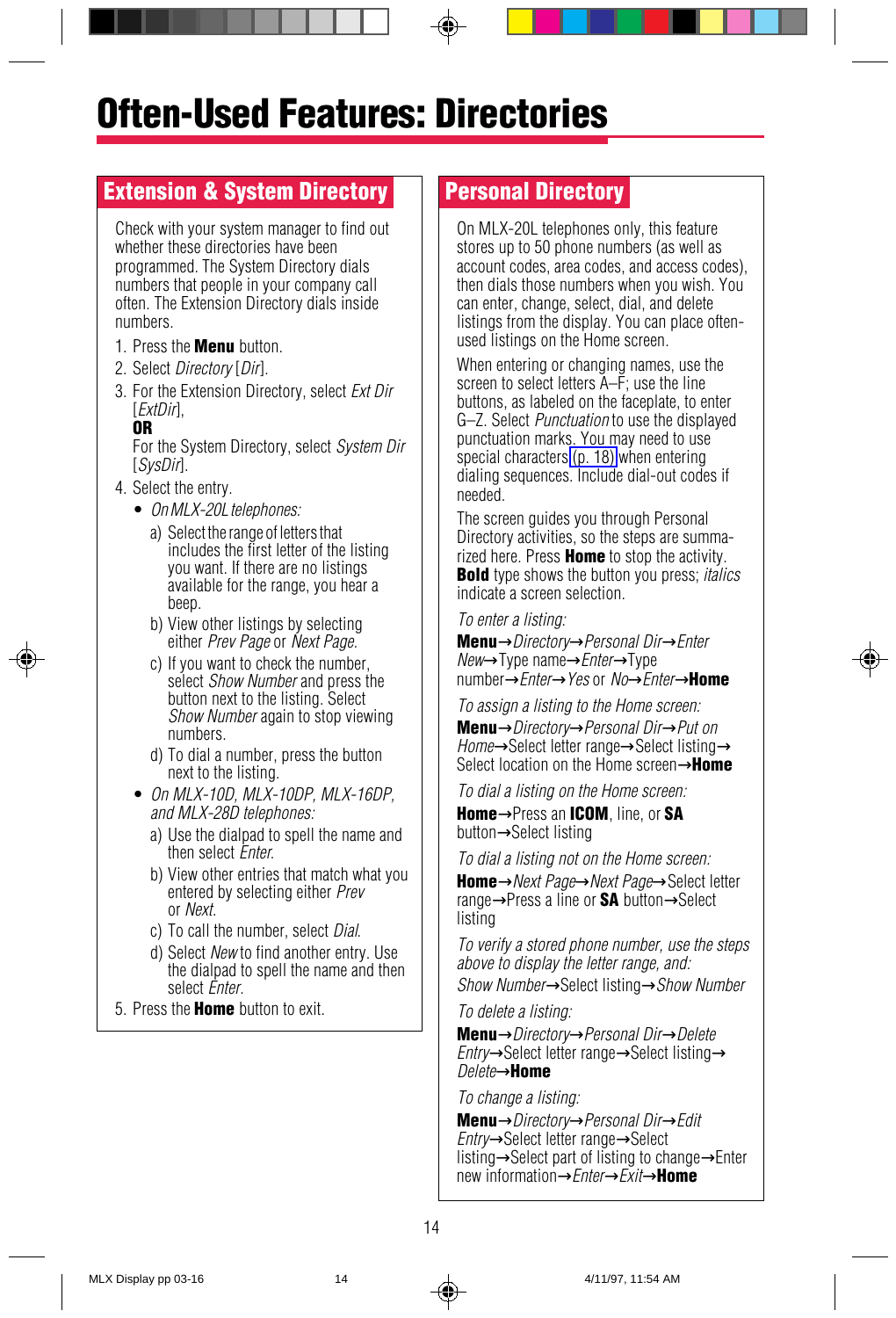# Often-Used Features

## <span id="page-16-1"></span><span id="page-16-0"></span>Do Not Disturb

#### Must be programmed on a button. To program:

See **[Programming Buttons & Settings](#page-22-1)**, p. 20. This feature prevents calls from ringing at your extension, although outside calls cause the green lights at line buttons to flash. If you have coverage, your calls are covered. If you have a programmed **Posted Messages** button, inside callers with display phones see Do Not Disturb when they attempt to call you. A system operator or the person providing individual coverage for you can still call you. Callback calls and returning transfers ring at your phone.

#### To use:

Press the programmed button to turn on or off. When the feature is on, the green light is on.

## <span id="page-16-2"></span>Forward & Follow Me

#### To program:

#### See [Programming Buttons & Settings](#page-22-1), p. 20.

Forward and Follow Me both send your calls to another phone when you are busy and need your calls covered or when you are not working at your own desk. Turn either off from your extension or the one you are visiting.

- If you want your calls handled at another extension or at an outside number, turn on Forward from your extension.
- If you are working away from your phone, turn on Follow Me at the phone where you are.

If Delayed Call Forwarding is turned on through centralized telephone programming, calls ring at the forwarding extension for the programmed number of rings (0–9) before being forwarded. To change the Delayed Call Forwarding setting, contact your system manager.

To forward calls to another extension:

- 1. Press the button you have programmed. **OR** Press the Feature button and dial 33.
- 2. Dial the extension.

To forward calls to an outside number (if enabled):

- 1. Press the button you have programmed. **OR** Press the Feature button and dial 33.
- 2. Dial the dial-out code, outside number, and #.
- To set up Follow Me and receive calls at another extension:
- 1. Press the Feature button and dial 34.

2. Dial your extension.

To cancel Forward and Follow Me:

- To cancel forwarding or following of your own calls: at your extension, press the Feature button, dial 33 and your extension.
- To cancel all extensions forwarded or followed to yours: at your extension, press the Feature button, dial ✻34✻.
- <span id="page-16-3"></span>• To cancel one extension forwarded or followed to yours: at your extension, press the Feature button, dial ✻34 and that extension.

## Last Number Dial

#### To program:

See **[Programming Buttons & Settings](#page-22-1)**, p. 20. This feature automatically redials the last number you called. You should program Last Number Dial on a button.

To use:

- 1. Press the same type of line button used to place the first call (for example, ICOM or SA).
- 2. Press the programmed Last Number Dial button, OR

Press the Feature button and dial 84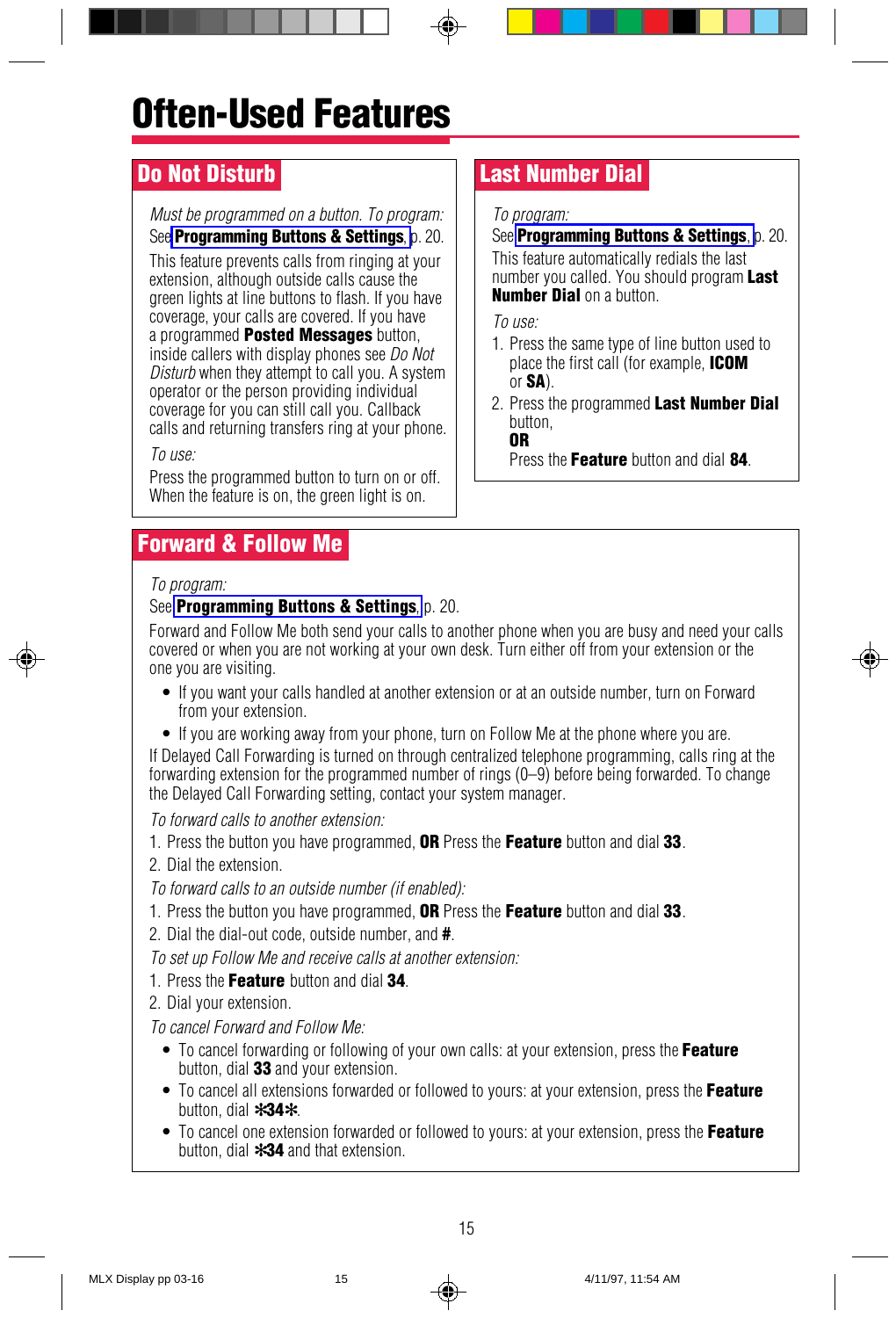## <span id="page-17-4"></span><span id="page-17-2"></span><span id="page-17-0"></span>Night Service

Your company may use Night Service to treat calls differently after hours. If Night Service is on, you may not be able to make outside calls, or you may need a password to do so. See your system manager for a password and/or emergency numbers you can dial without a password.

To make an outside call and override Night Service, press the **Hold** button and dial the password. Then lift the handset or press the **Speaker** button and dial the call.

## <span id="page-17-3"></span><span id="page-17-1"></span>Paging

#### To program:

See **[Programming Buttons & Settings](#page-22-1)**, p. 20.

You can page an individual at his or her phone by using an **ICOM Voice** or SA Voice button (see **[Line Buttons](#page-3-2)**, p. 2). Or you may be able to page all speakerphones or groups of speakerphones, depending upon how your system is set up. If your company has a loudspeaker paging system, use it to page the whole company or just people in a certain paging zone.

To program or use Speakerphone Paging, check with your system manager for Group Paging or Page All numbers, then:

- 1. Press any **ICOM** or **SA** button and lift the handset.
- 2. Dial a Group Paging or Page All number. OR Press the button you programmed for Group Paging or Page All.
- 3. After the beep, make the announcement and hang up.

Ask your system manager whether Loudspeaker Paging is available and if there is a list of paging zones. To use:

- 1. Press any **ICOM** or **SA** button and lift the handset.
- 2. Press the Feature button.
- 3. Select *Loudspkr Pa [LdsPa]* and dial the zone, if necessary.
- 4. Make the announcement and hang up.

To use when a button is programmed:

- 1. Lift the handset, press the programmed button and dial the zone, if necessary.
- 2. Make the announcement and hang up.

## Park & Pickup

#### To program:

#### See **[Programming Buttons & Settings](#page-22-1)**, p. 20.

Park puts a call on a special kind of hold so that it can be answered from any phone in the system. While a call is parked, use Paging to summon the co-worker who should answer. The person picks up the call using [Pickup](#page-18-1) (p. 17) and dialing your extension.

To use Park and Paging:

- 1. Park the call.
	- Press the **Park** button you programmed. OR
	- Press the Transfer button, dial your extension, and press Transfer again, OR
	- Press the Feature button and select Park.
- 2. Set up the page:
	- For Speakerphone Paging:
		- a) Press the appropriate **Group Page** or Page All button, OR Press any **ICOM** or SA button and dial the Group Page or Page All exten-

sion. b) Announce the call and give your extension.

- For Loudspeaker Paging:
	- a) Press the programmed **Loudspeaker** Paging button, OR

Press the Feature button and select LoudspkrPg [LdsPg]. If necessary, dial the zone.

- b) Announce the call and give your extension.
- 3. Hang up.
- To pick up a parked call:
- 1. Lift the handset.
- 2. Press the programmed **Pickup** button, OR

Press the **Feature** button and dial 9.

3. Dial the extension where the call is parked.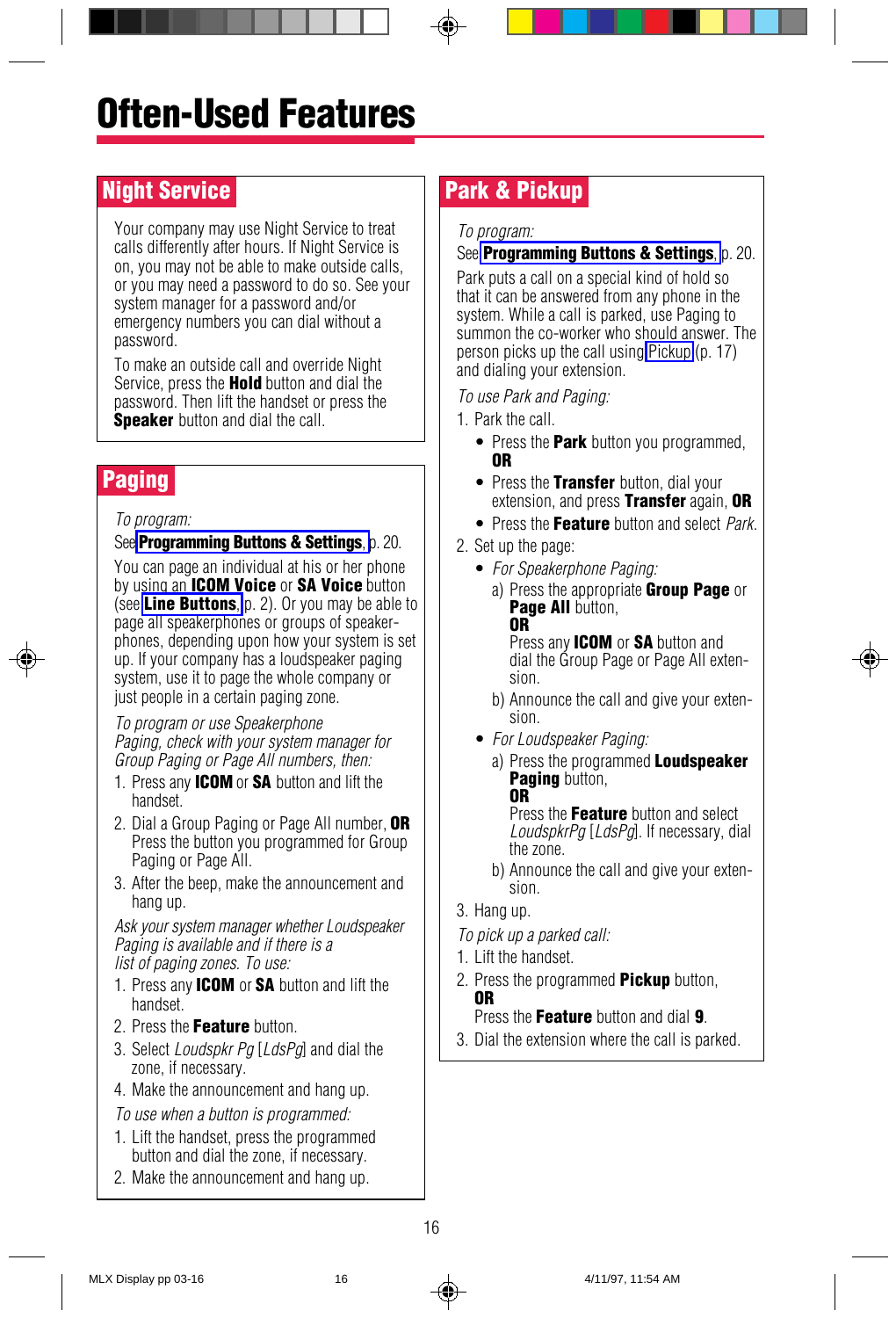## <span id="page-18-1"></span><span id="page-18-0"></span>**Personal Speed Dial**

Use on MLX-10D, MLX-10DP, and MLX-16DP telephones only. For MLX-20L telephones, use [Personal Directory](#page-15-4) (p. 14). For MLX-28D telephones, use programmed **[Auto Dial](#page-12-1)** buttons (p. 11).

Use this feature to program 2-digit codes that you can dial in place of frequently used numbers. Include the complete dialing sequence and press and release the Hold button to enter a dialing pause. Using the 2-digit codes◆, you can program up to 24 numbers on the MLX-10D or MLX-10DP, and up to 18 numbers on the MLX-16DP.

You cannot program an account code together with a phone number in a Personal Speed Dial code.

To program a Personal Speed Dial code:

- 1. Press the **Menu** button.
- 2. Select Ext Program [Prog].
- 3. Dial # (ignore instructions on the display to select a button), a 2-digit code<sup>→</sup>, and then ✻21.
- <span id="page-18-2"></span>4. Dial the phone number, including dial-out code. See **[Special Characters](#page-19-5)** table, p. 18.
- 5. Select Enter.
- 6. Repeat Steps 3–5 for additional codes.
- 7. Press Home.

#### $T_0$  use:

- 1. Select a line button.
- 2. Press the Feature button.
- 3. Dial the 2-digit code◆.
- ◆ Two-Digit Personal Speed Dial Codes: 01–24 for MLX-10D and MLX-10DP telephones 01–18 for MLX-16DP telephone

#### To program:

#### See **[Programming Buttons & Settings](#page-22-1)**, p. 20.

Privacy prevents co-workers who share a line with you from joining your calls. Turn the feature on before or during a call; it remains on until you turn it off. A call on hold is not protected by Privacy. You should program Privacy on a button so that you will have a green light to remind you when the feature is on.

## Pickup

Pickup lets you pick up calls that are not ringing at your phone. Using Pickup, you can answer a parked call (see [Park & Pickup](#page-17-4), p. 16), a call ringing at a specific extension, or a call ringing on a specific line. If you are part of a Pickup group, you can pick up a call ringing anywhere in the group. Program a general **Pickup** button that activates the feature or a specific **Pickup** button to take a call for a group (example:  $Pickup Sales)$ or at a specific line or extension (example: Pickup Maria).

Ask your system manager if you are a member of a Pickup group and get the Pickup group number.

To program:

- 1. Label a button.
- 2. Press the **Menu** button.
- 3. Select Ext Program [Prog].
- 4. Select Start.
- 5. Press the button to be programmed.
- 6. Select ListFeature [List].
- 7. Select Pickup [Pkup].
- 8. Select *General* [*Genri*] for any line or extension; select *Extension* [Ext] or Line for a specific extension or line; select Group for a group of extensions.
- 9. Select *Enter* and follow the prompts on screen; select *Enter* again when you're done.

10. Press the **Home** button.

To use:

- <span id="page-18-3"></span>• Press the programmed button. For a line or an extension that is not programmed, also dial the extension or line number.
- You can also use Group Pickup by pressing the Feature button and **Privacy**<br>
and the display or dialing **88**.<br>
all display or dialing **88**.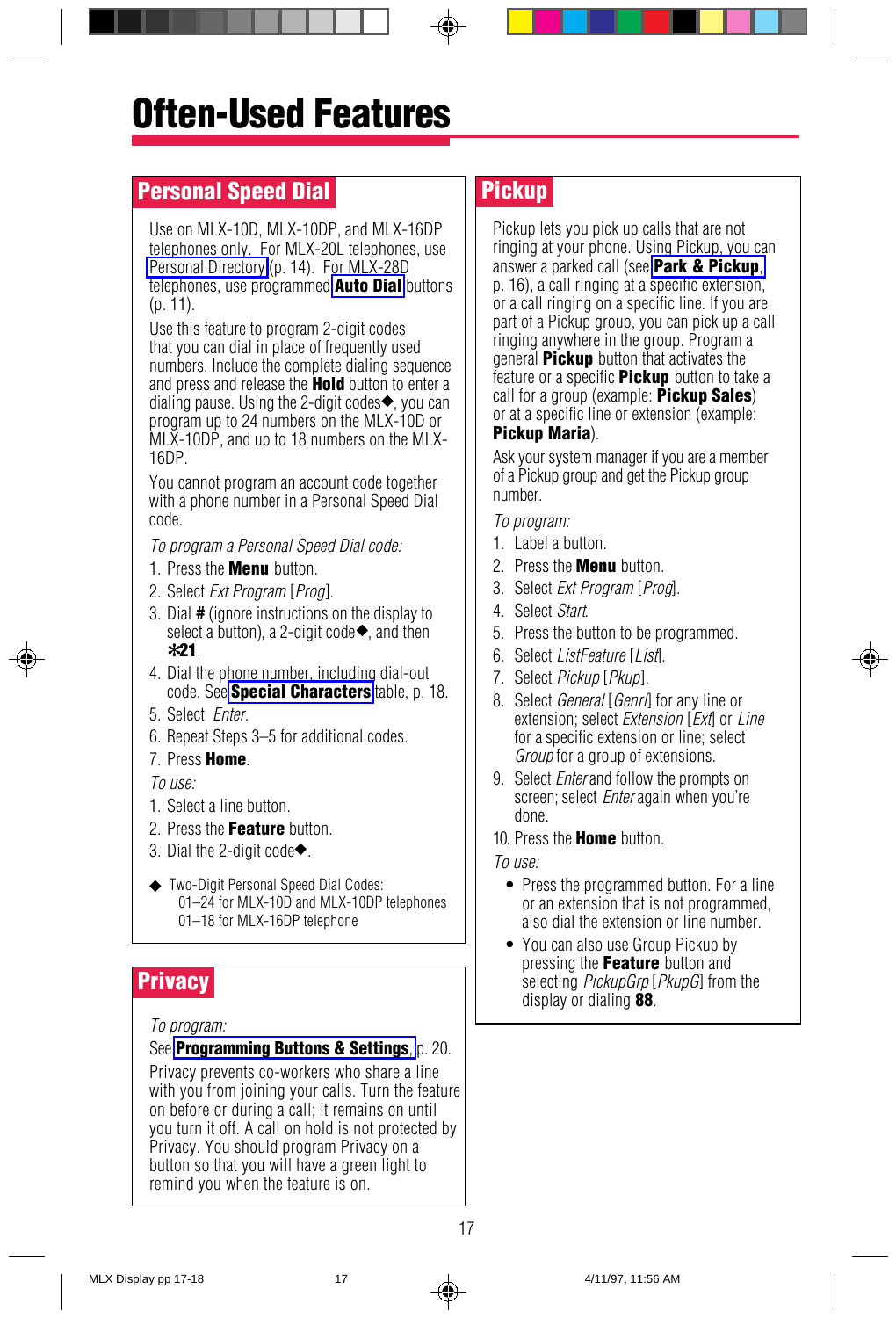## <span id="page-19-1"></span><span id="page-19-0"></span>Saved Number Dial

Must be programmed on a button. To program: See **[Programming Buttons & Settings](#page-22-1)**, p. 20.

Use this feature to redial a busy or unavailable number that you want to try later.

To use:

- 1. Before hanging up, press the programmed Saved Number Dial button
- 2. Press the same type of button used to place the call (for example, **ICOM, Pool**, or **SA**).
- <span id="page-19-3"></span><span id="page-19-2"></span>3. To redial, press the programmed **Saved Number Dial button.**

## <span id="page-19-5"></span><span id="page-19-4"></span>Special Characters

Features that dial numbers automatically may need special characters to allow for correct dialing or system response.

| Press | See | Means                                                                                                                                                        |
|-------|-----|--------------------------------------------------------------------------------------------------------------------------------------------------------------|
| Drop  | S   | Stop. Halts dialing<br>sequence to allow for<br>system response.                                                                                             |
| Hold  | р   | Pause, Inserts 1.5-sec<br>pause in dial sequence.<br>Multiple consecutive<br>pauses allowed.                                                                 |
| Conf  | f   | Flash, Sends<br>switchhook flash. Must<br>be first entry in<br>sequence.                                                                                     |
| ##    | #   | For Extension<br>Programming only<br>(Ext Program [ Prog]):<br>End of Dialing. Use to<br>signal end of dialing<br>sequence or to separate<br>grouped digits. |
| #     | #   | For dialing and<br>Directory listings: End<br>of Dialing. Use to<br>signal end of dialing<br>sequence or to separate<br>grouped digits.                      |

## System Speed Dial

To program:

#### See **[Programming Buttons & Settings](#page-22-1)**, p. 20.

You can program 3-digit System Speed Dial codes on a button. These are the same numbers that are available from the System Directory [\(p. 14\).](#page-15-5) Dial these directly by pressing the **Feature** button and dialing the code (600–729).

## Voice Announce

#### To program:

See **[Programming Buttons & Settings](#page-22-1)**, p. 20.

Make voice-announced calls from **ICOM** Voice or SA Voice buttons on your phone (see [Line Buttons](#page-3-2), p. 2) or use [Paging](#page-17-1)  $(p, 16)$ . The Voice Announce feature allows you to prevent voice announcements and paging calls from interrupting you. Instead, the calls ring. Voice Announce is a setting that you can turn on or off without programming a button for it. If you have a data station at your extension and Voice Announce on, you should turn Voice Announce off.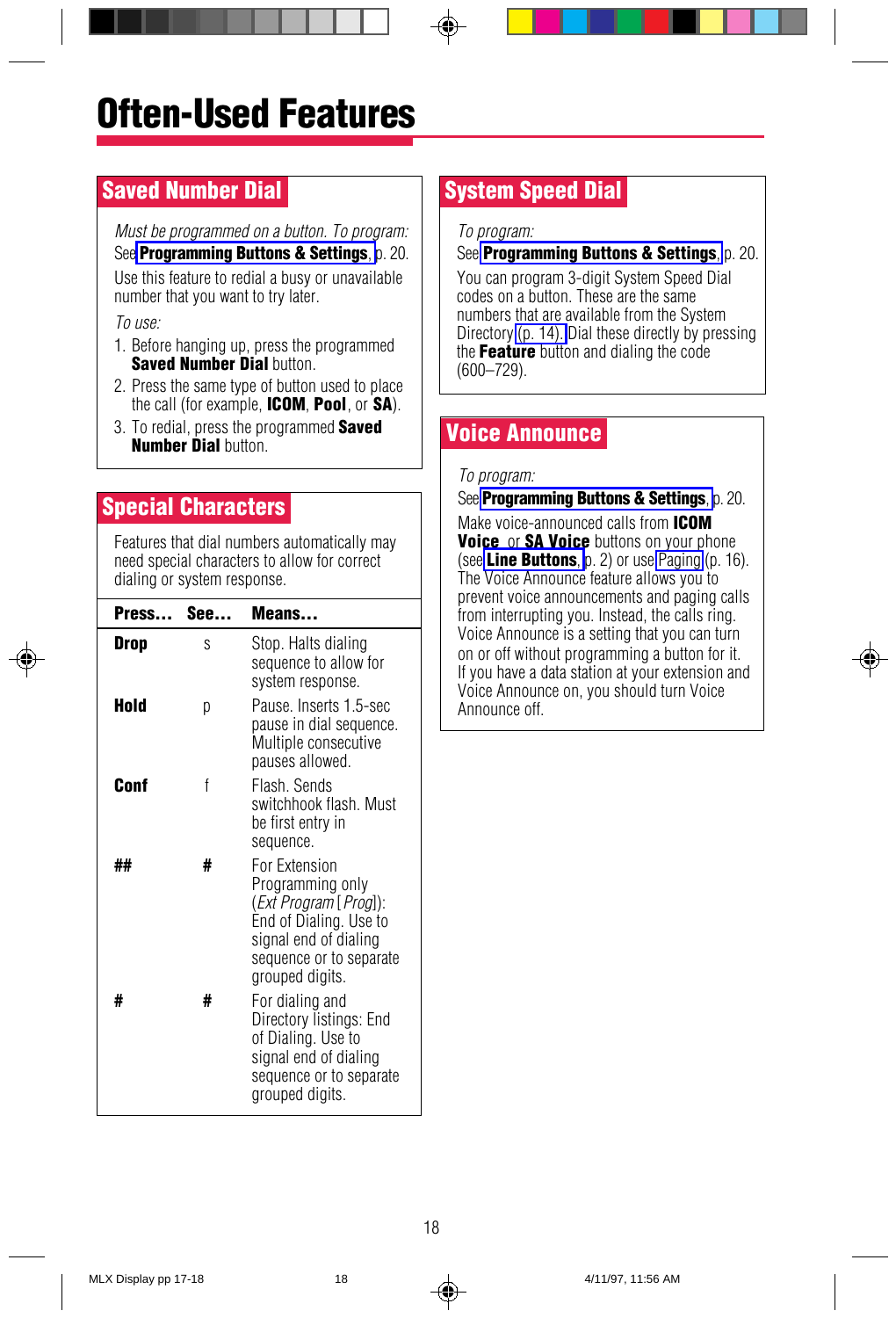<span id="page-20-2"></span>MLX-28D, MLX-10DP, MLX-16DP, and MLX-10D telephones have a 2-line screen, 24 characters wide. MLX-20L telephones have a 7-line screen, 24 characters wide. Your phone has 4 basic displays, described below.

The display is controlled by the **Home, Menu, Feature,** and **Inspct** buttons, which bring up the 4 basic screens. (See [p. 1](#page-2-3) for a picture of the Feature and Inspct buttons.) The Home, Menu, and Inspct buttons are located either below or next to your screen, as is the **More** button. The **More** button is available when a > appears next to or above it on the screen; the  $>$  means that you can press the **More** button to see additional choices or information. Unlabeled display buttons are positioned next to or below your choices. Press one to select an item from the screen.

Note:\* If your company has Caller ID services and Caller ID is supported in a caller's area, an outside caller's phone number may appear on your display when an outside call comes in or is transferred to you. When caller information is not available because of the caller's local phone company or because the caller has blocked the service, you may see Out of Area, No Caller ID, or Private.

#### Home Screen

The Home screen is displayed when you have not chosen another screen or by pressing the **Home** button. The screen contains different information, depending upon your activity. In general, during a calling activity Lines 1 and 2 of the Home screen show prompts and feedback to guide you.



#### Menu Screen

Press the **Menu** button to list features available only from the display and program your phone or line buttons. MLX-28D, MLX-10DP, MLX-16DP and MLX-10D telephone users can display additional choices by pressing the **More** button.



### <span id="page-20-1"></span><span id="page-20-0"></span>Feature Screen

This screen provides rapid access to often-used features; press the Feature button to display it. Available features vary according to your calling activity and how your phone is programmed. The picture below shows the Feature screen when you have just selected an **ICOM** or SA button or when you are not on a call. The table below shows the sets of features available on each of the other 3 Feature screens. (If you have an MLX-28D, MLX-16DP, MLX-10DP, or MLX-10D telephone, you may need to press the **More** button to see all of the features in a set.) The MLX-28D, MLX-16DP, MLX-10DP, and MLX-10D telephones display abbreviations are shown in [].



| <b>Feature Screen Options</b>                                                      |                                                                   |                                                              |  |  |
|------------------------------------------------------------------------------------|-------------------------------------------------------------------|--------------------------------------------------------------|--|--|
| When you:                                                                          |                                                                   | These options are available:                                 |  |  |
| Have reached a busy extension                                                      | Chack Sel [ ChckS]<br>Leave Msg [LvMsg]                           | Camp On [ Camp] <sup>†</sup>                                 |  |  |
| Have made a call to an extension and it<br>is ringing or you are on an inside call | Leave Msg [LvMsg]<br>Park [ Park]                                 | Camp On [Camp] <sup>†</sup><br>Direct VM [DrcVM]             |  |  |
| Are connected to an outside line                                                   | LastNumDial [Last#]<br>Park [Park]<br>Camp On [Camp] <sup>†</sup> | AccountCode [Accf]<br>Follow Me [FlwMe]<br>Direct VM [DrcVM] |  |  |

† Do not use if your company has a voice mail system.

#### Inspect Screens

An Inspect Screen appears when you press the **Inspet** button and then press a line button.

- If you are on a call, calling information is displayed. If you are on a call and another call comes in, press the Inspct button and then the line button for the ringing call to display information about the new call without interrupting your current activity.
- If you are not on a call, the line or feature programmed on the button is displayed. If the button is programmed with Last Number Dial or Saved Number Dial, the last or saved number is shown on the screen.

To exit from the Inspect screen, press the **Home** button.

\* Release 3.x systems only.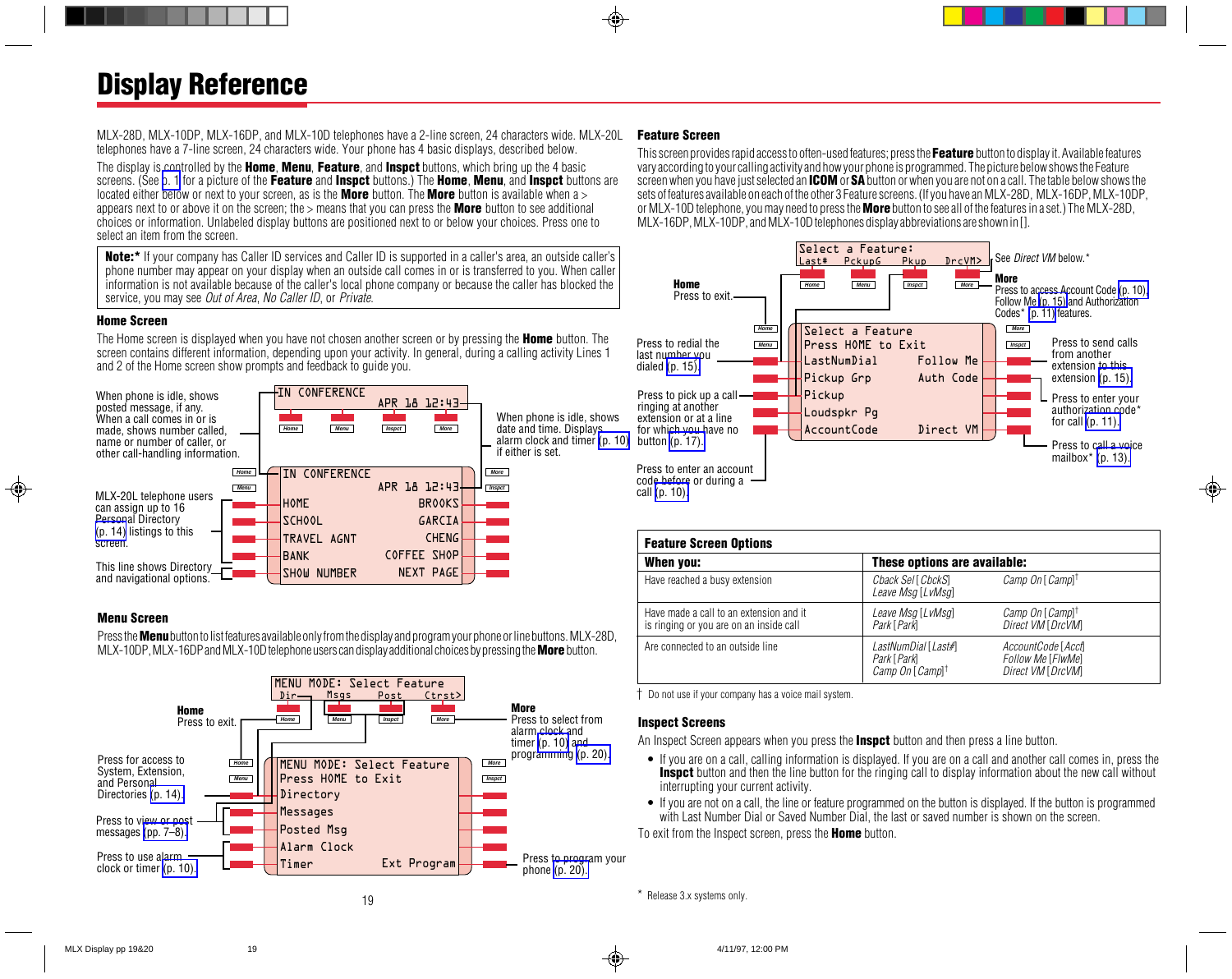## <span id="page-21-5"></span>Display Reference

| <b>Feature Name</b>             | 2-Line Display<br><b>Abbreviation</b> | <b>Feature Name</b>      | 2-Line Display<br>Abbreviation |
|---------------------------------|---------------------------------------|--------------------------|--------------------------------|
|                                 |                                       |                          |                                |
| <b>Account Code Entry</b>       | Acct                                  | Notify                   | Ntfy                           |
| Alarm Clock                     | <b>AICIK</b>                          | notify receive           | Recv                           |
| <b>Authorization Code Entry</b> | Auth                                  | notify send              | Send                           |
| Auto Dial                       | AutoD                                 | Paging                   |                                |
| inside (extension)              | In                                    | group paging             | GrpPa                          |
| outside                         | Out                                   | loudspeaker paging       | LdsPg                          |
| Callback                        | ChckS                                 | Park                     | Park                           |
| Call Waiting                    | CWait                                 | <b>Personalized Ring</b> | PRing                          |
| Camp-On                         | Camp                                  | Pickup                   | Pkup                           |
| Conference                      | Conf                                  | general                  | Genrl                          |
| Contrast                        | Ctrst                                 | group pickup             | PkupG                          |
| Coverage                        | Cover                                 | inside (extension)       | Ext                            |
| Coverage VMS                    | <b>CvVMS</b>                          | outside (line)           | Line                           |
| group                           | Group                                 | Privacy                  | Prvcv                          |
| primary individual              | Prmry                                 | Recall                   | Recll                          |
| secondary individual            | Secnd                                 | Reminder                 | <b>Rmind</b>                   |
| inside only                     | Cylns                                 | cancel                   | Cancl                          |
| off                             | CvOff                                 | set                      | Set                            |
| Directory                       | Dir                                   | <b>Ringing Options</b>   | <b>RngOp</b>                   |
| extension                       | <b>ExtDir</b>                         | all lines                | AllLn                          |
| personal                        |                                       | one line                 | 1Line                          |
| system                          | <b>SysDir</b>                         | delayed ring             | Delay                          |
| Direct Voice Mail               | <b>DrcVM</b>                          | immediate ring           | Immed                          |
| Do Not Disturb                  | <b>DND</b>                            | no ring                  | Nο                             |
| Drop                            | Drop                                  | abbreviated ring         | Abbry                          |
| <b>Extension Programming</b>    | Prog                                  | Send Ring                | SnRg                           |
| <b>Follow Me</b>                | <b>FlwMe</b>                          | <b>Saved Number Dial</b> | Save#                          |
| Forward                         | Forwd                                 | Signaling                | Signl                          |
| <b>Group Calling</b>            | GrpCl                                 | System Speed Dial        | <b>SpdDl</b>                   |
| Headset/Handset                 | Hdset                                 | Timer                    | Timer                          |
| Headset Auto Answer             | Auto                                  | Transfer                 | Trans                          |
| Headset/Handset Mute            | Mute                                  | Voice Announce           | Voice                          |
| <b>Headset Status</b>           | Stat                                  | place calls              | Place                          |
| Last Number Dial                | Last#                                 | receive calls            | Recv                           |
| Messaging                       | Msgs                                  | ringing calls            | Ring                           |
| delete message                  | Dlete                                 | voice-announced calls    | Voice                          |
| leave message                   | LvMsg                                 |                          |                                |
| return call                     | Call                                  |                          |                                |
| next message                    | Next                                  |                          |                                |
| posted message                  | Post                                  |                          |                                |

## <span id="page-21-6"></span><span id="page-21-4"></span><span id="page-21-3"></span><span id="page-21-0"></span>Programming Buttons & Settings

If you use a feature often, you can program it onto an unused line button for easy access. If you use a feature occasionally, see [Using Features](#page-10-2), p. 9. Keep these facts in mind when setting up your telephone:

- Some features *must* be programmed on a button or they can't be used. (These features are marked with  $a \triangleleft$  on the **Programming Codes** list.)
- $\bullet$  Other features (marked with  $\bullet$  on the **Programming Codes** list) are settings that affect the way your phone works. Some settings, such as Personalized Ring, affect all the lines on your phone. During programming, you still have to select a line button, but it can be any line button the feature affects. Others, such as Delay Ring for a single line, are settings that affect a specific line and require you to press it during programming (these features are noted on the **Programming Codes** list). Settings remain active until you program them again.

To see whether a feature is programmed on a line button, press the **Inspct** button and then the line button. Read the display and press the **Home** button to exit.

While programming, either make a selection from the display (press the button next to or below the item) or use codes. Using codes takes fewer steps, but requires the **Programming Codes** list. As you program, your phone beeps.

## <span id="page-21-2"></span>Display Programming

To program using the display:

- 1. If programming a feature on a button, label the button.
- 2. Press the **Menu** button and select *Ext* Program [Prog].
- 3. Select Start.
- 4. Press the line button you are programming. If a feature is already programmed, its name appears on the display. If you are programming a setting, either press the line button affected or press any line button.
- <span id="page-21-1"></span>5. Select *ListFeature* [*List*] and search for the feature name. If you see  $>$  on the screen, press the **More** button to see more feature names. (Consult the Display Reference if you need help with abbreviations.)
- 6. Select the feature. If additional numbers (such as an extension number) are needed, dial them.
- 7. Press *Enter* to finish programming. If you wish to program another button, begin again with Step 4. (Label the buttons first.)
- 8. Press the **Home** button to exit at any time.

## Code Programming

To program using programming codes:

- 1. If programming a feature on a button, label the button.
- 2. Press the Feature button and dial 00.
- 3. Press the line button you are programming. If a feature is already programmed, its name appears on the display. If you are programming a setting, either press the line button affected or press any line button.
- 4. Select the code from Programming **Codes** list and dial it. If additional numbers (such as an extension number) are needed, dial them, too.
- 5. Press Enter to finish programming. If you wish to program another button, begin again with Step 3. (Label the buttons first.)
- 6. To exit, press the Feature button and dial ✻00.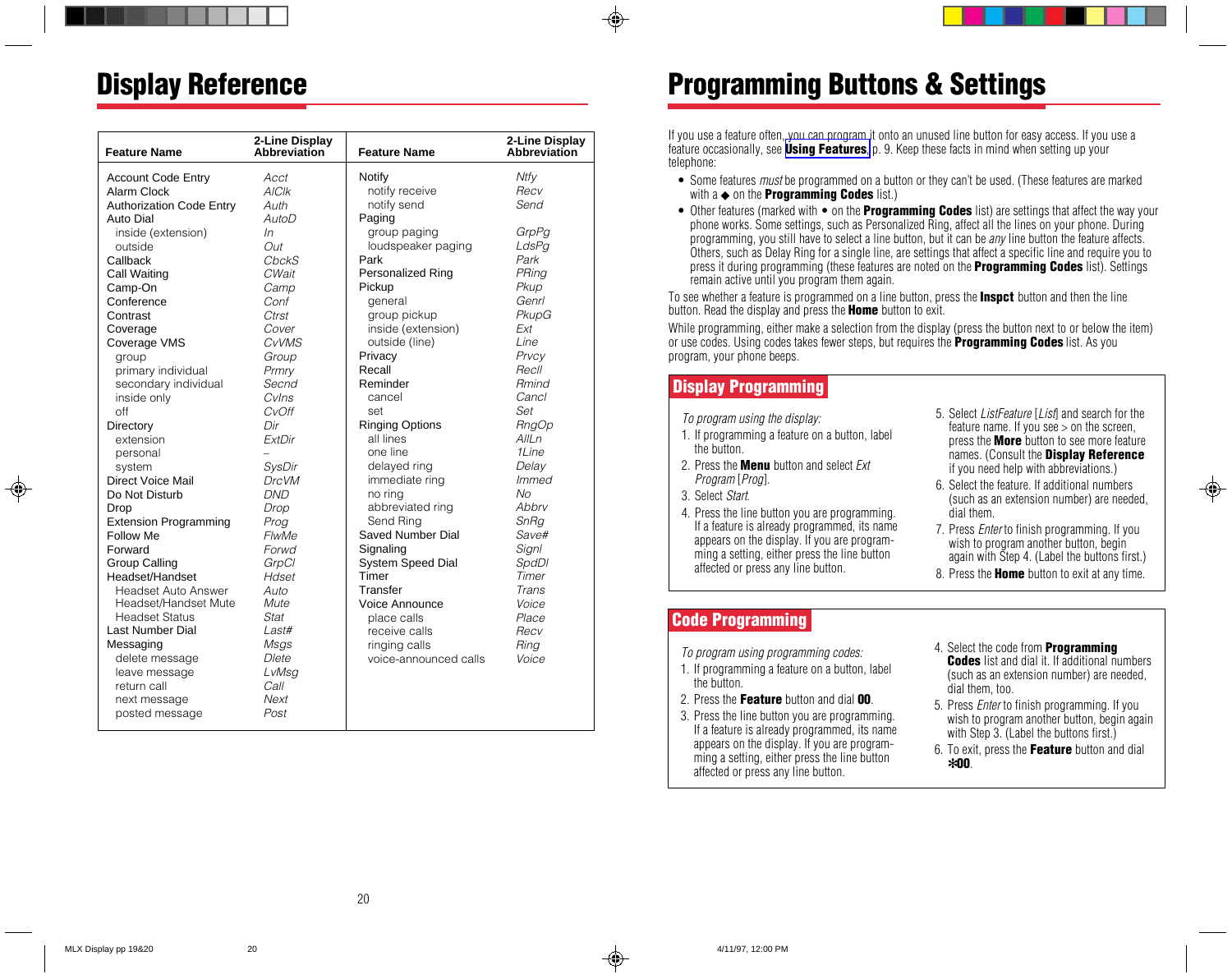## <span id="page-22-1"></span>Programming Buttons & Settings

## <span id="page-22-0"></span>Programming Codes

| <b>Account Code Entry</b><br>Authorization Code Entry ■<br>Auto Dial <sup>♦</sup><br>inside<br>outside<br>Callback                                                  | $*82$<br>$*80$<br>$*$ 22 + extension<br>$\div$ 21 + number                             | Park<br><b>Personal Speed Dial</b>                                                                                                          | $*86$<br>$#$ + (2-digit code <sup>†</sup> ) +<br>$* 21 + phone$<br>number + $\#$<br>$#$ + (2-digit code <sup>†</sup> ) + |
|---------------------------------------------------------------------------------------------------------------------------------------------------------------------|----------------------------------------------------------------------------------------|---------------------------------------------------------------------------------------------------------------------------------------------|--------------------------------------------------------------------------------------------------------------------------|
| automatic callback of $\bullet \blacktriangle$<br>automatic callback on • ▲<br>selective callback<br>Call Waiting •<br><b>off</b><br>$_{0n}$<br>$Camp-On \triangle$ | $** 12$<br>$*12$<br>$*55$<br>$**11$<br>$*11$<br>$*57$                                  | Pickup<br>general<br>group<br>inside                                                                                                        | $* 21 + \text{dial-out}$<br>$code + phone$<br>number + $# #$<br>$*9$<br>$*88$<br>$*9 +$ extension                        |
| Coverage<br>Coverage inside on.<br>Coverage inside off•<br>Buttons for covering calls+<br><b>Primary Cover</b>                                                      | $* 48$<br>** 48<br>$*$ 40 + sender's<br>extension number                               | outside<br>Privacy<br>Recall<br>Reminders $\blacktriangle$<br>set reminder<br>cancel reminder                                               | $*9 + line number$<br>$*31$<br>$*775$<br>$*81$<br>$**81$                                                                 |
| <b>Secondary Cover</b><br>Group Cover<br>Buttons for sending calls◆<br>Coverage Off                                                                                 | $*$ 41 + sender's<br>extension number<br>$*$ 42 + sender's<br>group number<br>$*49$    | Ringing Options•<br>abbreviated on<br>abbreviated off<br>delayed all lines<br>delayed one line<br>immediate all lines<br>immediate one line | $*341$<br>$* 342$<br>$* 346$<br>$*36$<br>$* 347$<br>$*37$                                                                |
| Coverage VMS Off<br>(outside calls only)<br>Direct Voice Mail ■<br>Do Not Disturb◆<br>Forward<br>Headset Auto Answer◆<br>Headset Hang Up                            | $*46$<br>$*56$<br>$*47$<br>$*33$<br>* 780<br>$*781$                                    | no ring all lines<br>no ring one line<br>personalized ring<br>send ring on<br>send ring off<br>Saved Number Dial◆<br>Signaling and Notify◆  | $*345$<br>$*35$<br>$* 32 + ring (1 - 8)$<br>$* 15$<br>$* * 15$<br>$*85$                                                  |
| Headset/Handset Mute◆<br>Headset Status◆<br>Last Number Dial<br><b>Messaging</b><br>leave message<br>Paging group or all<br>Paging loudspeaker                      | $*783$<br>$*782$<br>$*84$<br>$*25$<br>$* 22 + group$<br>extension<br>$9 +$ line number | signaling<br>notify receive<br>notify send<br><b>System Speed Dial</b><br>Voice Announce •<br>0n<br><b>off</b>                              | $*$ 23 + extension<br>$*$ 758 + extension<br>$* 757 +$ extension<br>$* 24 + code$<br>$(600 - 729)$<br>$*10$<br>$** 10$   |

◆ Must be programmed onto a line button.

- Sets up how your phone works. Use a line button to program (turn on or off). The setting is not programmed onto a line button.
- ▲ See your system manager for details.
- Release 3.x systems only.
- † The MLX-16DP telephone has 18 Personal Speed Dial codes (01–18). The MLX-10D and MLX-10DP telephones have 24 Personal Speed Dial codes (01–24).

21 Copyright © 1996, Lucent Technologies. MERLIN LEGEND, MLX-10D, MLX-10DP, MLX-16DP, MLX-20L, MLX-28D, and Passage Way are registered trademarks of Lucent Technologies. Mirage, StarSet, and Supra are registered trademarks of Plantronics, Inc.